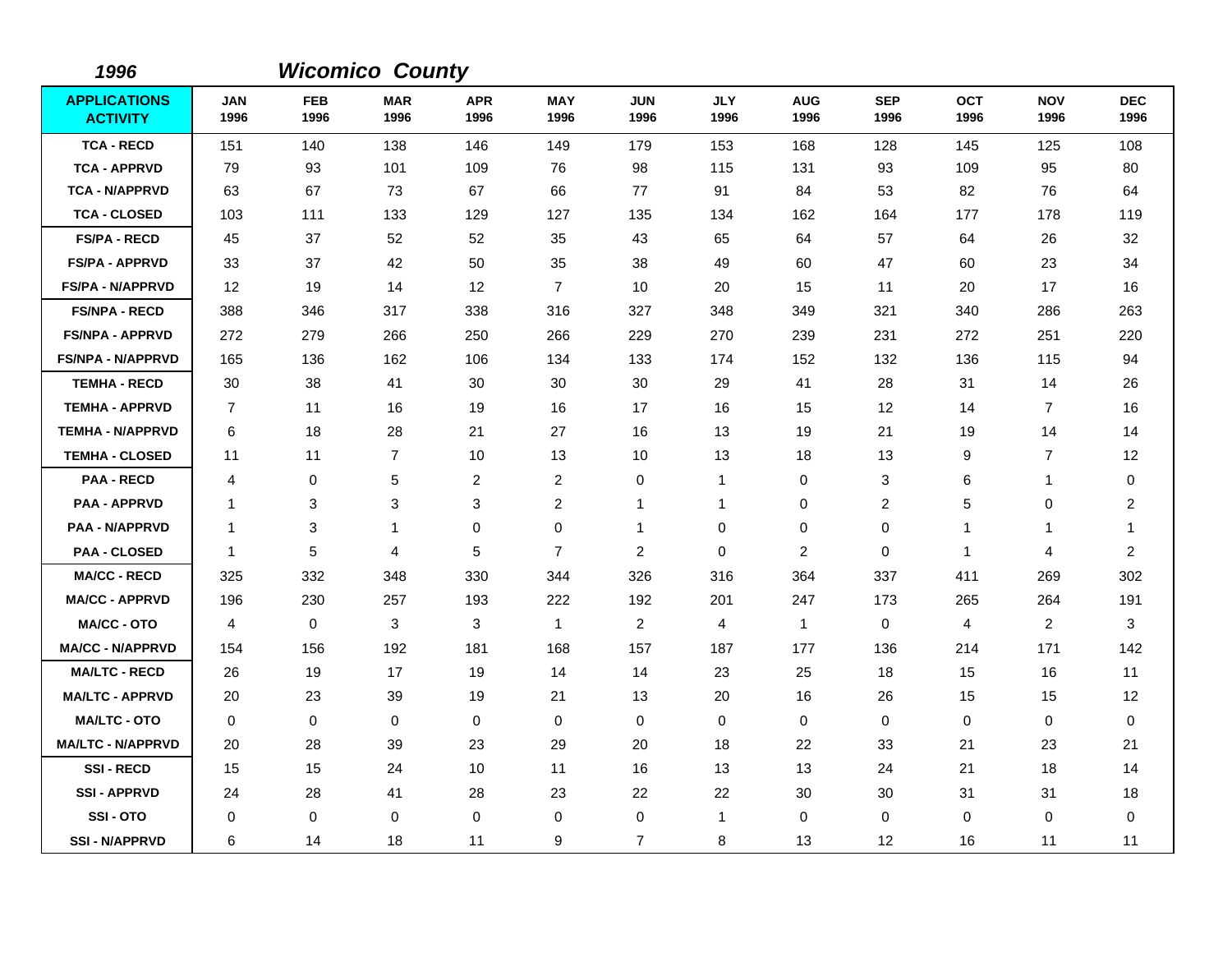| 1996                             |                |                    | <b>Wicomico County</b> |                    |                    |                    |                    |                    |                    |                    |                    |                    |
|----------------------------------|----------------|--------------------|------------------------|--------------------|--------------------|--------------------|--------------------|--------------------|--------------------|--------------------|--------------------|--------------------|
| <b>CASELOAD</b><br><b>COUNTS</b> | JAN<br>1996    | <b>FEB</b><br>1996 | <b>MAR</b><br>1996     | <b>APR</b><br>1996 | <b>MAY</b><br>1996 | <b>JUN</b><br>1996 | <b>JLY</b><br>1996 | <b>AUG</b><br>1996 | <b>SEP</b><br>1996 | <b>OCT</b><br>1996 | <b>NOV</b><br>1996 | <b>DEC</b><br>1996 |
| <b>TCA - CASE/PAID</b>           | 1,408          | 1,402              | 1.401                  | 1,412              | 1,375              | 1.372              | 1,373              | 1,361              | 1,328              | 1,289              | 1,223              | 1,215              |
| <b>TCA - ADULT/RECIP</b>         | 1,215          | 1.214              | 1,206                  | 1,218              | 1,180              | 1.168              | 1.173              | 1,149              | 1.109              | 1,077              | 1,021              | 1,018              |
| <b>TCA - CHILD/RECIP</b>         | 2,659          | 2,635              | 2,598                  | 2,620              | 2,545              | 2,510              | 2,521              | 2,498              | 2,434              | 2,368              | 2,271              | 2,258              |
| <b>TCA - TOTAL/RECIP</b>         | 3,874          | 3,849              | 3,804                  | 3,838              | 3,725              | 3,678              | 3,694              | 3,647              | 3,543              | 3,445              | 3,292              | 3,276              |
| <b>TCA - NET/EXPEND</b>          | \$424,036      | \$422,209          | \$418,051              | \$419,759          | \$411,768          | \$405,447          | \$405,699          | \$397,142          | \$388,995          | \$372,445          | \$357,320          | \$358,228          |
| <b>FS/PA - H/HOLD CERT</b>       | 1,482          | 1,465              | 1,481                  | 1,485              | 1,646              | 1,472              | 1,488              | 1,440              | 1,456              | 1,444              | 1,389              | 1,378              |
| <b>FS/PA - H/HOLD PART</b>       | 1,481          | 1,461              | 1,477                  | 1,477              | 1,461              | 1,470              | 1,482              | 1,435              | 1,454              | 1,439              | 1,388              | 1,375              |
| <b>FS/PA - INDVD PART</b>        | 3,636          | 3,604              | 3,604                  | 3,593              | 3,544              | 3,517              | 3,555              | 3,400              | 3,421              | 3,385              | 3,223              | 3,213              |
| <b>FS/NPA - H/HOLD CERT</b>      | 2,223          | 2,205              | 2,248                  | 2,257              | 2,221              | 2,193              | 2,169              | 2,139              | 2,060              | 2,057              | 2,067              | 2,077              |
| <b>FS/NPA - H/HOLD PART</b>      | 2,200          | 2,183              | 2,224                  | 2,234              | 2,200              | 2,182              | 2,151              | 2,121              | 2,046              | 2,047              | 2,049              | 2,067              |
| <b>FS/NPA - INDVD PART</b>       | 5,186          | 5,129              | 5,188                  | 5,239              | 5,147              | 5,116              | 5,035              | 5,020              | 4,857              | 4,904              | 4,982              | 4,960              |
| <b>FS/TOTAL - ISSUED</b>         | \$656,313      | \$648,768          | \$656,805              | \$655,666          | \$643,296          | \$638,872          | \$635,397          | \$626,039          | \$606,655          | \$621,112          | \$593,194          | \$595,779          |
| <b>GPA/PW - CASE/PAID</b>        | 4              | $\overline{7}$     | 6                      | 4                  | 5                  | 5                  | 0                  | 4                  | $\overline{7}$     | 9                  | 11                 | 5                  |
| <b>TEMHA - CASE/PAID</b>         | 8              | 54                 | 74                     | 79                 | 78                 | 90                 | 92                 | 87                 | 88                 | 95                 | 89                 | 99                 |
| <b>TEMHA - RECIP</b>             | $\overline{7}$ | 50                 | 70                     | 71                 | 76                 | 89                 | 87                 | 85                 | 84                 | 90                 | 87                 | 99                 |
| <b>TEMHA - NET/EXPEND</b>        | \$7,494        | \$4,282            | \$1,983                | \$3,172            | \$4,419            | \$6,641            | (\$11,118)         | \$24,311           | \$4,352            | \$4,989            | \$8,365            | \$9,803            |
| <b>PAA - CASE/PAID</b>           | 87             | 85                 | 85                     | 86                 | 81                 | 85                 | 82                 | 81                 | 82                 | 86                 | 82                 | 84                 |
| <b>PAA - RECIP</b>               | 87             | 85                 | 85                     | 86                 | 81                 | 85                 | 82                 | 81                 | 82                 | 86                 | 82                 | 84                 |
| <b>PAA - NET/EXPEND</b>          | \$24,207       | \$23,706           | \$23,710               | \$24,627           | \$26,344           | \$35,389           | \$24,474           | \$23,761           | \$23,822           | \$25,461           | \$23,755           | \$23,972           |
| <b>MA\CC - CUC</b>               | 1,921          | 2,074              | 1,976                  | 2,087              | 1,959              | 2,089              | 1,963              | 2,000              | 2,102              | 2,008              | 2,231              | 2,113              |
| <b>MA\CC - SPEND DOWN</b>        | 36             | 40                 | 26                     | 39                 | 31                 | 34                 | 18                 | 28                 | 33                 | 25                 | 32                 | 32                 |
| <b>MAILTC - CUC</b>              | 603            | 606                | 632                    | 628                | 620                | 616                | 610                | 607                | 612                | 598                | 594                | 594                |
| <b>MA\LTC - SPEND DOWN</b>       | $\mathbf 0$    | $\mathbf 0$        | $\mathbf 0$            | $\mathbf 0$        | $\mathbf 0$        | $\mathbf 0$        | $\mathbf 0$        | $\mathbf 0$        | $\mathbf 0$        | 0                  | 0                  | $\mathbf 0$        |
| SSI-CUC                          | 1,686          | 1,708              | 1,708                  | 1,715              | 1,694              | 1,706              | 1,690              | 1,691              | 1,719              | 1,718              | 1,731              | 1,727              |
| <b>TCA - RECONS</b>              | 210            | 172                | 201                    | 155                | 171                | 160                | 202                | 161                | 183                | 144                | 139                | 140                |
| <b>PAA - RECONS</b>              | 2              | 2                  | 2                      | 2                  | $\overline{c}$     | 3                  | $\mathbf{1}$       | 3                  | 2                  | $\mathbf{1}$       | $\mathbf{1}$       | $\overline{2}$     |
| <b>PA/FS - RECONS</b>            | 229            | 198                | 223                    | 175                | 199                | 184                | 246                | 220                | 230                | 185                | 174                | 185                |
| <b>NPA/FS - RECONS</b>           | 225            | 195                | 229                    | 204                | 185                | 216                | 205                | 233                | 241                | 254                | 275                | 205                |
| <b>MA/CC - RECONS</b>            | 164            | 117                | 157                    | 142                | 128                | 132                | 121                | 131                | 105                | 99                 | 89                 | 105                |
| <b>MA/LTC - RECONS</b>           | 19             | 4                  | 16                     | 8                  | 10                 | 4                  | 4                  | $\overline{7}$     | 9                  | 11                 | 9                  | $\overline{a}$     |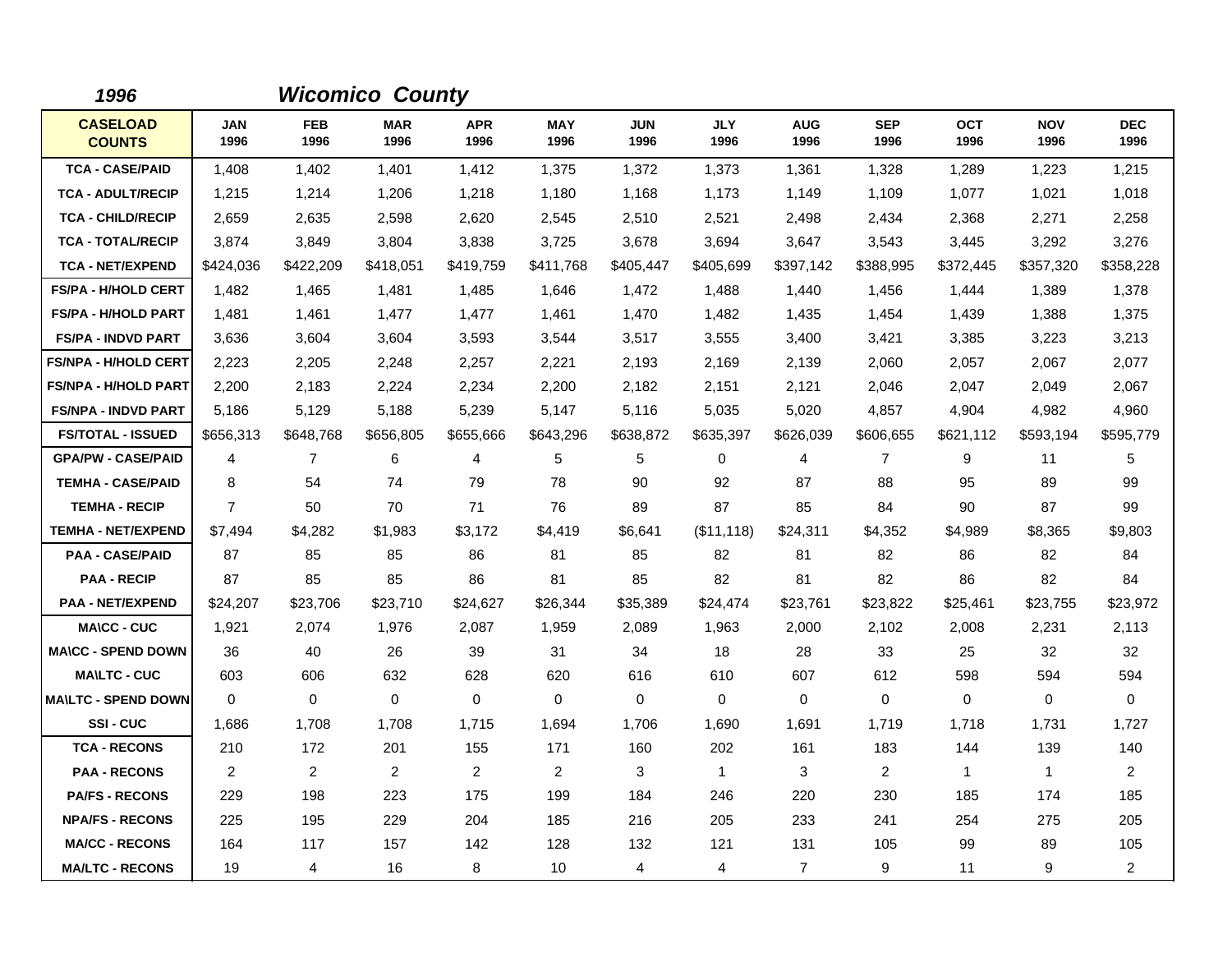| 1997                                   |                    |                    | <b>Wicomico County</b> |                    |                    |                    |                    |                    |                    |                    |                    |                    |
|----------------------------------------|--------------------|--------------------|------------------------|--------------------|--------------------|--------------------|--------------------|--------------------|--------------------|--------------------|--------------------|--------------------|
| <b>APPLICATIONS</b><br><b>ACTIVITY</b> | <b>JAN</b><br>1997 | <b>FEB</b><br>1997 | <b>MAR</b><br>1997     | <b>APR</b><br>1997 | <b>MAY</b><br>1997 | <b>JUN</b><br>1997 | <b>JLY</b><br>1997 | <b>AUG</b><br>1997 | <b>SEP</b><br>1997 | <b>OCT</b><br>1997 | <b>NOV</b><br>1997 | <b>DEC</b><br>1997 |
| <b>TCA - RECD</b>                      | 112                | 74                 | 74                     | 74                 | 90                 | 113                | 97                 | 105                | 110                | 143                | 111                | 127                |
| <b>TCA - APPRVD</b>                    | 70                 | 63                 | 55                     | 67                 | 49                 | 39                 | 82                 | 62                 | 62                 | 79                 | 74                 | 67                 |
| <b>TCA - N/APPRVD</b>                  | 62                 | 49                 | 55                     | 36                 | 49                 | 55                 | 50                 | 52                 | 58                 | 61                 | 67                 | 61                 |
| <b>TCA - CLOSED</b>                    | 111                | 137                | 117                    | 135                | 129                | 141                | 128                | 129                | 132                | 133                | 122                | 95                 |
| <b>FS/PA - RECD</b>                    | 35                 | 26                 | 23                     | 16                 | 23                 | 24                 | 48                 | 31                 | 43                 | 43                 | 20                 | 21                 |
| <b>FS/PA - APPRVD</b>                  | 31                 | 26                 | 21                     | 14                 | 19                 | 12                 | 46                 | 31                 | 33                 | 41                 | 24                 | 18                 |
| <b>FS/PA - N/APPRVD</b>                | $12 \overline{ }$  | 17                 | 10                     | 8                  | $\mathbf 5$        | $\overline{7}$     | 8                  | 11                 | 6                  | 11                 | 6                  | 5                  |
| <b>FS/NPA - RECD</b>                   | 296                | 214                | 189                    | 206                | 200                | 193                | 204                | 201                | 199                | 267                | 227                | 230                |
| <b>FS/NPA - APPRVD</b>                 | 214                | 153                | 171                    | 176                | 144                | 152                | 150                | 151                | 139                | 191                | 179                | 173                |
| <b>FS/NPA - N/APPRVD</b>               | 105                | 104                | 113                    | 87                 | 58                 | 53                 | 58                 | 65                 | 73                 | 75                 | 67                 | 73                 |
| <b>TEMHA - RECD</b>                    | 26                 | 16                 | 26                     | 21                 | 21                 | 25                 | 10                 | 12 <sup>2</sup>    | 8                  | 20                 | 16                 | 6                  |
| <b>TEMHA - APPRVD</b>                  | 20                 | 11                 | 12                     | 11                 | 12                 | 18                 | $\overline{7}$     | 12 <sup>2</sup>    | 3                  | $\overline{7}$     | 11                 | 5                  |
| <b>TEMHA - N/APPRVD</b>                | 23                 | 9                  | $\boldsymbol{9}$       | 17                 | 14                 | 15                 | 9                  | $\overline{7}$     | 4                  | 5                  | $\overline{7}$     | 9                  |
| <b>TEMHA - CLOSED</b>                  | 94                 | 12                 | 17                     | 10                 | 20                 | 14                 | 13                 | 8                  | 14                 | 10                 | 13                 | $\overline{7}$     |
| <b>PAA - RECD</b>                      | 3                  | $\overline{4}$     | $\mathbf 1$            | 1                  | 4                  | 3                  | 5                  | $\mathbf 0$        | $\overline{2}$     | $\overline{c}$     | 3                  | 1                  |
| <b>PAA - APPRVD</b>                    | 5                  | 3                  | 4                      | 0                  | 3                  | 1                  | 6                  | $\mathbf 0$        | $\overline{2}$     | 1                  | 4                  | 1                  |
| PAA - N/APPRVD                         | 2                  | $\mathbf 0$        | $\overline{c}$         | 0                  | $\overline{c}$     | 1                  | 2                  | $\pmb{0}$          | 0                  | 0                  | 1                  | 0                  |
| <b>PAA - CLOSED</b>                    | 4                  | $\overline{4}$     | 1                      | $\mathbf{1}$       | 3                  | 1                  | $\overline{c}$     | $\pmb{0}$          | 3                  | $\overline{4}$     | $\overline{2}$     | $\overline{c}$     |
| <b>MA/CC - RECD</b>                    | 298                | 273                | 278                    | 306                | 297                | 314                | 391                | 372                | 356                | 415                | 347                | 305                |
| <b>MA/CC - APPRVD</b>                  | 230                | 167                | 216                    | 235                | 230                | 167                | 247                | 241                | 205                | 235                | 205                | 213                |
| <b>MA/CC - OTO</b>                     | 5                  | $\overline{2}$     | 5                      | $\mathbf{1}$       | $\overline{2}$     | $\mathbf{1}$       | 8                  | 5                  | $\mathbf 0$        | $\overline{2}$     | 0                  | $\mathbf 0$        |
| <b>MA/CC - N/APPRVD</b>                | 167                | 121                | 185                    | 164                | 135                | 130                | 158                | 170                | 140                | 225                | 116                | 108                |
| <b>MA/LTC - RECD</b>                   | 21                 | 16                 | 20                     | 28                 | 15                 | 14                 | 12                 | 10                 | 5                  | 11                 | 3                  | 18                 |
| <b>MA/LTC - APPRVD</b>                 | 20                 | 13                 | 21                     | 28                 | 13                 | 17                 | 23                 | 14                 | 19                 | 17                 | 6                  | 14                 |
| <b>MA/LTC - OTO</b>                    | $\Omega$           | $\mathbf 0$        | $\mathbf 0$            | 0                  | 0                  | $\mathbf 0$        | $\Omega$           | 0                  | $\mathbf 0$        | 0                  | $\mathbf 0$        | $\mathbf 0$        |
| <b>MA/LTC - N/APPRVD</b>               | 19                 | 19                 | 20                     | 24                 | 26                 | 21                 | 25                 | 24                 | 28                 | 20                 | 16                 | 24                 |
| <b>SSI-RECD</b>                        | 12                 | 13                 | 10                     | 14                 | 12                 | 6                  | 18                 | 21                 | $\overline{7}$     | 13                 | 13                 | 6                  |
| <b>SSI-APPRVD</b>                      | 14                 | 20                 | 21                     | 31                 | 23                 | 6                  | 30                 | 34                 | 22                 | 24                 | 18                 | 16                 |
| SSI-OTO                                | 0                  | 0                  | 0                      | 0                  | 0                  | 0                  | 0                  | 0                  | $\mathbf 0$        | 0                  | 0                  | 0                  |
| <b>SSI-N/APPRVD</b>                    | 7                  | 4                  | $\overline{7}$         | $12 \overline{ }$  | 10                 | 4                  | 8                  | 17                 | 14                 | 14                 | 4                  | 1                  |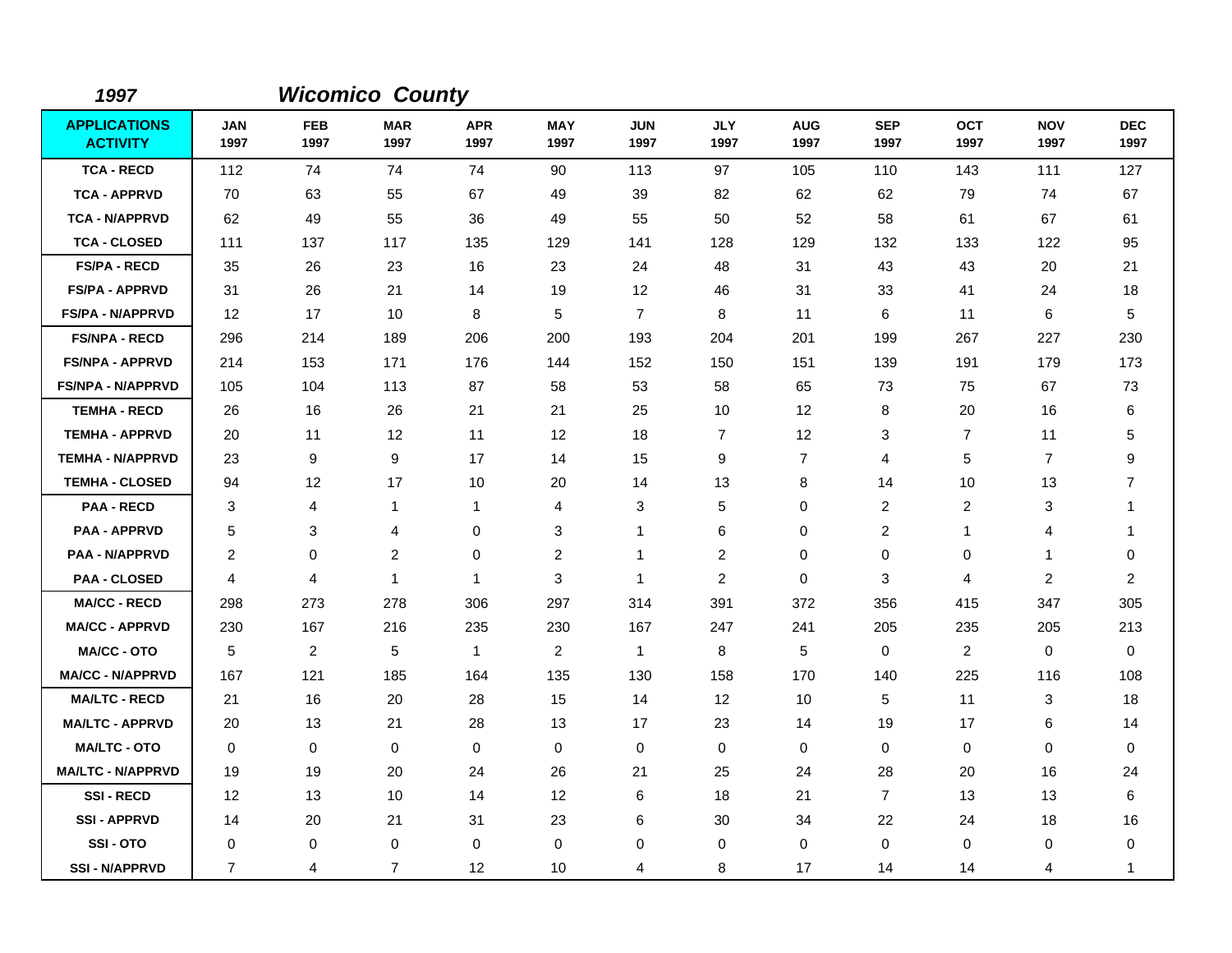| 1997                             |                    |                    | <b>Wicomico County</b> |                    |                    |                    |                    |                    |                    |                    |                    |                    |
|----------------------------------|--------------------|--------------------|------------------------|--------------------|--------------------|--------------------|--------------------|--------------------|--------------------|--------------------|--------------------|--------------------|
| <b>CASELOAD</b><br><b>COUNTS</b> | <b>JAN</b><br>1997 | <b>FEB</b><br>1997 | <b>MAR</b><br>1997     | <b>APR</b><br>1997 | <b>MAY</b><br>1997 | <b>JUN</b><br>1997 | <b>JLY</b><br>1997 | <b>AUG</b><br>1997 | <b>SEP</b><br>1997 | <b>OCT</b><br>1997 | <b>NOV</b><br>1997 | <b>DEC</b><br>1997 |
| <b>TCA - CASE/PAID</b>           | 1,194              | 1,169              | 1,142                  | 1,109              | 1,061              | 985                | 972                | 919                | 875                | 851                | 823                | 813                |
| <b>TCA - ADULT/RECIP</b>         | 1,033              | 1,004              | 989                    | 958                | 920                | 803                | 800                | 737                | 696                | 670                | 651                | 653                |
| <b>TCA - CHILD/RECIP</b>         | 2,286              | 2,252              | 2,186                  | 2,132              | 2,063              | 1,875              | 1,901              | 1,770              | 1,663              | 1,626              | 1,562              | 1,561              |
| <b>TCA - TOTAL/RECIP</b>         | 3,319              | 3,256              | 3,175                  | 3,090              | 2,983              | 2,678              | 2,701              | 2,507              | 2,359              | 2,296              | 2,213              | 2,214              |
| <b>TCA - NET/EXPEND</b>          | \$348,656          | \$347,646          | \$354,142              | \$332,086          | \$328,278          | \$306,686          | \$300,134          | \$279,474          | \$266,041          | \$263,375          | \$253,513          | \$261,471          |
| <b>FS/PA - H/HOLD CERT</b>       | 1,387              | 1,363              | 1,321                  | 1,295              | 1,251              | 1,196              | 1,181              | 1,138              | 1,116              | 1,064              | 1,009              | 1,012              |
| <b>FS/PA - H/HOLD PART</b>       | 1,382              | 1,358              | 1,319                  | 1,291              | 1,247              | 1,193              | 1,175              | 1,134              | 1,115              | 1,060              | 1,007              | 1,009              |
| <b>FS/PA - INDVD PART</b>        | 3,229              | 3,186              | 3,101                  | 3,039              | 2,894              | 2,778              | 2,749              | 2,653              | 2,567              | 2,376              | 2,192              | 5,215              |
| <b>FS/NPA - H/HOLD CERT</b>      | 2,072              | 1,939              | 1,880                  | 1,870              | 1,805              | 1,808              | 1,803              | 1,828              | 1,792              | 1,848              | 1,932              | 1,973              |
| <b>FS/NPA - H/HOLD PART</b>      | 2,056              | 1,923              | 1.863                  | 1,852              | 1,792              | 1.794              | 1,782              | 1,816              | 1,780              | 1,829              | 1,927              | 1,949              |
| <b>FS/NPA - INDVD PART</b>       | 4,952              | 4,794              | 4,727                  | 4,759              | 4,723              | 4,676              | 4,693              | 4,748              | 4,660              | 4,869              | 5,144              | 5,215              |
| <b>FS/TOTAL - ISSUED</b>         | \$590,697          | \$571,403          | \$555,221              | \$550,156          | \$537,043          | \$518,300          | \$512,530          | \$503,467          | \$489,422          | \$496,930          | \$504,675          | \$511,407          |
| <b>GPA/PW - CASE/PAID</b>        | 10                 | 10                 | $\overline{7}$         | 9                  | 5                  | 6                  | $\overline{7}$     | 0                  | $\mathbf 0$        | 0                  | $\mathbf 0$        | 0                  |
| <b>TEMHA - CASE/PAID</b>         | 101                | 98                 | 95                     | 97                 | 82                 | 89                 | 95                 | 99                 | 76                 | 72                 | 81                 | 74                 |
| <b>TEMHA - RECIP</b>             | 100                | 97                 | 93                     | 96                 | 79                 | 88                 | 93                 | 98                 | 75                 | 72                 | 79                 | 74                 |
| <b>TEMHA - NET/EXPEND</b>        | \$9,932            | \$7,385            | \$7,734                | \$6,602            | \$1,472            | \$13,129           | \$7,739            | \$4,759            | \$5,632            | \$8                | -\$15,872          | $-$2,687$          |
| <b>PAA - CASE/PAID</b>           | 88                 | 88                 | 92                     | 90                 | 91                 | 92                 | 97                 | 96                 | 96                 | 94                 | 97                 | 96                 |
| <b>PAA - RECIP</b>               | 88                 | 88                 | 92                     | 90                 | 91                 | 92                 | 97                 | 96                 | 96                 | 94                 | 97                 | 96                 |
| <b>PAA - NET/EXPEND</b>          | \$24,706           | \$24,020           | \$25,021               | \$24,956           | \$25,023           | \$25,402           | \$26,360           | \$24,515           | \$25,767           | \$25,865           | \$25,506           | \$25,541           |
| <b>MA\CC - CUC</b>               | 2,161              | 2,256              | 2,180                  | 2,344              | 2,239              | 2,393              | 2,281              | 2,340              | 2,491              | 2,378              | 2,558              | 2,483              |
| <b>MA\CC - SPEND DOWN</b>        | 25                 | 27                 | 16                     | 22                 | 16                 | 24                 | 13                 | 22                 | 29                 | 29                 | 35                 | 21                 |
| <b>MAILTC - CUC</b>              | 586                | 583                | 588                    | 592                | 585                | 585                | 582                | 579                | 582                | 579                | 576                | 574                |
| <b>MAILTC - SPEND DOWN</b>       | $\mathbf 0$        | $\mathbf 0$        | $\mathbf 0$            | $\mathbf 0$        | $\mathbf 0$        | $\mathbf 0$        | $\mathbf 0$        | 0                  | $\mathbf 0$        | $\mathbf 0$        | $\mathbf 0$        | $\mathbf 0$        |
| SSI-CUC                          | 1,714              | 1,717              | 1,716                  | 1,726              | 1,725              | 1,717              | 1,701              | 1,708              | 1,725              | 1,712              | 1,721              | 1,715              |
| <b>TCA - RECONS</b>              | 171                | 180                | 188                    | 117                | 150                | 102                | 121                | 118                | 117                | 90                 | 105                | 75                 |
| <b>PAA - RECONS</b>              | 5                  | $\mathbf{1}$       | 5                      | $\mathbf{1}$       | 3                  | $\mathbf 0$        | $\mathbf 0$        | 4                  | $\mathbf{1}$       | 3                  | $\mathbf 0$        | 3                  |
| <b>PA/FS - RECONS</b>            | 212                | 234                | 203                    | 144                | 196                | 133                | 160                | 145                | 182                | 135                | 133                | 109                |
| <b>NPA/FS - RECONS</b>           | 280                | 245                | 243                    | 234                | 210                | 182                | 241                | 212                | 156                | 169                | 183                | 157                |
| <b>MA/CC - RECONS</b>            | 165                | 151                | 132                    | 161                | 127                | 100                | 138                | 124                | 95                 | 129                | 105                | 118                |
| <b>MA/LTC - RECONS</b>           | 12                 | $\overline{7}$     | 14                     | 11                 | 10                 | 12                 | $\overline{a}$     | $\overline{7}$     | 4                  | 6                  | 10                 | 6                  |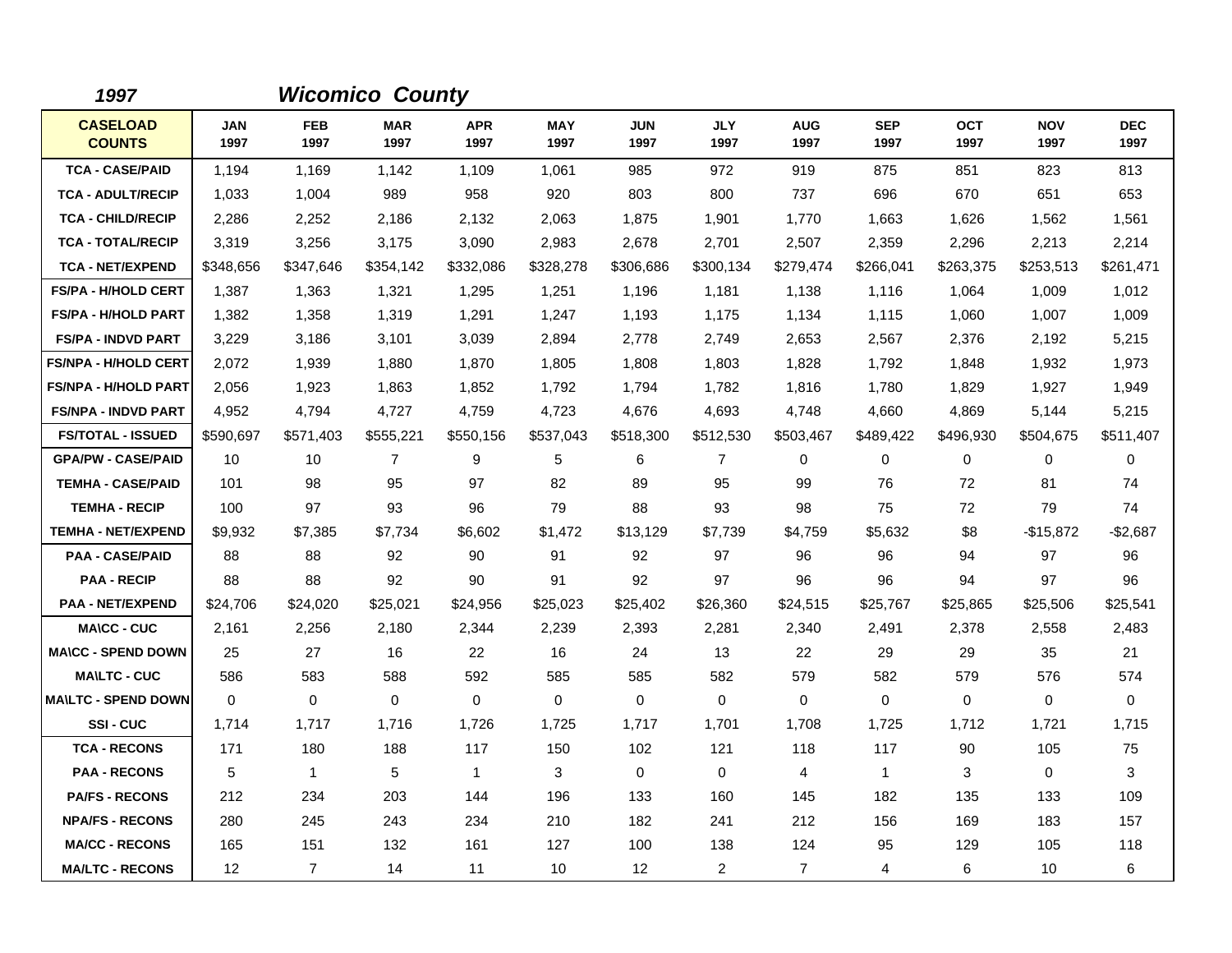| 1998                                   |                    |                    | <b>Wicomico County</b> |                    |                    |                    |                    |                    |                    |                    |                    |                    |
|----------------------------------------|--------------------|--------------------|------------------------|--------------------|--------------------|--------------------|--------------------|--------------------|--------------------|--------------------|--------------------|--------------------|
| <b>APPLICATIONS</b><br><b>ACTIVITY</b> | <b>JAN</b><br>1998 | <b>FEB</b><br>1998 | <b>MAR</b><br>1998     | <b>APR</b><br>1998 | <b>MAY</b><br>1998 | <b>JUN</b><br>1998 | <b>JLY</b><br>1998 | <b>AUG</b><br>1998 | <b>SEP</b><br>1998 | <b>OCT</b><br>1998 | <b>NOV</b><br>1998 | <b>DEC</b><br>1998 |
| <b>TCA - RECD</b>                      | 137                | 109                | 94                     | 98                 | 93                 | 88                 | 129                | 121                | 142                | 149                | 109                | 99                 |
| <b>TCA - APPRVD</b>                    | 87                 | 62                 | 70                     | 59                 | 48                 | 51                 | 64                 | 57                 | 82                 | 67                 | 61                 | 93                 |
| <b>TCA - N/APPRVD</b>                  | 81                 | 72                 | 49                     | 60                 | 58                 | 57                 | 63                 | 60                 | 74                 | 70                 | 62                 | 75                 |
| <b>TCA - CLOSED</b>                    | 92                 | 76                 | 99                     | 93                 | 114                | 107                | 114                | 99                 | 104                | 105                | 73                 | 80                 |
| <b>FS/PA - RECD</b>                    | 33                 | 28                 | 33                     | 13                 | 22                 | 16                 | 32                 | 31                 | 32                 | 38                 | 25                 | 15                 |
| <b>FS/PA - APPRVD</b>                  | 25                 | 32                 | 27                     | 10                 | 19                 | 16                 | 24                 | 25                 | 25                 | 23                 | 28                 | 29                 |
| <b>FS/PA - N/APPRVD</b>                | 4                  | $\overline{c}$     | 6                      | 4                  | 3                  | 4                  | 6                  | 6                  | 8                  | 5                  | 4                  | 6                  |
| <b>FS/NPA - RECD</b>                   | 314                | 237                | 209                    | 79                 | 217                | 233                | 238                | 228                | 251                | 269                | 243                | 251                |
| <b>FS/NPA - APPRVD</b>                 | 215                | 221                | 167                    | 81                 | 149                | 192                | 166                | 162                | 155                | 175                | 167                | 167                |
| <b>FS/NPA - N/APPRVD</b>               | 92                 | 92                 | 82                     | 23                 | 76                 | 72                 | 66                 | 77                 | 104                | 86                 | 95                 | 111                |
| <b>TEMHA - RECD</b>                    | 18                 | 27                 | 15                     | 14                 | 27                 | 27                 | 23                 | 15                 | 21                 | 19                 | 19                 | 15                 |
| <b>TEMHA - APPRVD</b>                  | 9                  | 14                 | 10                     | 8                  | 13                 | 19                 | 15                 | 10                 | 6                  | 13                 | 10                 | 9                  |
| <b>TEMHA - N/APPRVD</b>                | 6                  | 6                  | 20                     | $\overline{7}$     | 10                 | 14                 | 14                 | 12                 | 10                 | $\overline{7}$     | 13                 | 18                 |
| <b>TEMHA - CLOSED</b>                  | 13                 | 9                  | 11                     | 16                 | 15                 | 8                  | 11                 | $\overline{7}$     | 9                  | 15                 | 6                  | 10                 |
| <b>PAA - RECD</b>                      | $\mathbf{1}$       | 3                  | 3                      | $\mathbf{1}$       | $\overline{2}$     | 3                  | 4                  | 1                  | 3                  | 2                  | 4                  | 6                  |
| <b>PAA - APPRVD</b>                    | 0                  | 1                  | 5                      | $\mathbf{1}$       | $\overline{c}$     | 2                  | 3                  | 2                  | $\mathbf{1}$       | 4                  | 1                  | 6                  |
| <b>PAA - N/APPRVD</b>                  | 1                  | $\pmb{0}$          | 1                      | $\mathbf 0$        | $\mathbf 0$        | $\mathbf 0$        | $\mathbf{1}$       | -1                 | $\mathbf 0$        | 0                  | 3                  | $\overline{2}$     |
| <b>PAA - CLOSED</b>                    | 3                  | 8                  | $\overline{2}$         | 8                  | 3                  | $\mathbf{1}$       | 2                  | $\mathbf 1$        | 3                  | 4                  | 1                  | $\overline{c}$     |
| <b>MA/CC - RECD</b>                    | 391                | 371                | 350                    | 333                | 383                | 430                | 404                | 394                | 374                | 392                | 316                | 359                |
| <b>MA/CC - APPRVD</b>                  | 295                | 301                | 257                    | 254                | 247                | 304                | 348                | 299                | 299                | 328                | 277                | 303                |
| <b>MA/CC - OTO</b>                     | $\Omega$           | $\mathbf{1}$       | $\overline{2}$         | $\overline{2}$     | 3                  | $\Omega$           | $\Omega$           | $\overline{c}$     | 4                  | $\mathbf{1}$       | $\mathbf{1}$       | 0                  |
| <b>MA/CC - N/APPRVD</b>                | 168                | 119                | 141                    | 128                | 105                | 119                | 118                | 149                | 127                | 114                | 85                 | 144                |
| <b>MA/LTC - RECD</b>                   | 9                  | 17                 | 19                     | 22                 | 18                 | 26                 | 22                 | 18                 | 13                 | 16                 | 17                 | 18                 |
| <b>MA/LTC - APPRVD</b>                 | 9                  | 11                 | 15                     | 27                 | 25                 | 28                 | 29                 | 17                 | 22                 | 24                 | 15                 | 20                 |
| <b>MA/LTC - OTO</b>                    | 0                  | 0                  | 0                      | $\mathbf 0$        | 0                  | 0                  | 0                  | 0                  | 0                  | 0                  | 0                  | 0                  |
| <b>MA/LTC - N/APPRVD</b>               | 28                 | 20                 | 20                     | 24                 | 18                 | 33                 | 35                 | 21                 | 26                 | 30                 | 85                 | 39                 |
| <b>SSI-RECD</b>                        | 13                 | 21                 | 21                     | 17                 | 17                 | 10                 | 19                 | 21                 | 13                 | 12                 | $\overline{7}$     | 8                  |
| <b>SSI-APPRVD</b>                      | 24                 | 29                 | 23                     | 30                 | 25                 | 13                 | 33                 | 31                 | 25                 | 23                 | 23                 | 16                 |
| SSI-OTO                                | 0                  | $\mathbf{1}$       | $\overline{c}$         | $\mathbf{1}$       | 0                  | 0                  | $\mathbf{1}$       | 0                  | 0                  | 0                  | 0                  | 0                  |
| <b>SSI-N/APPRVD</b>                    | 7                  | 12                 | 6                      | 10                 | 8                  | 8                  | 10                 | 16                 | 5                  | 4                  | 4                  | 4                  |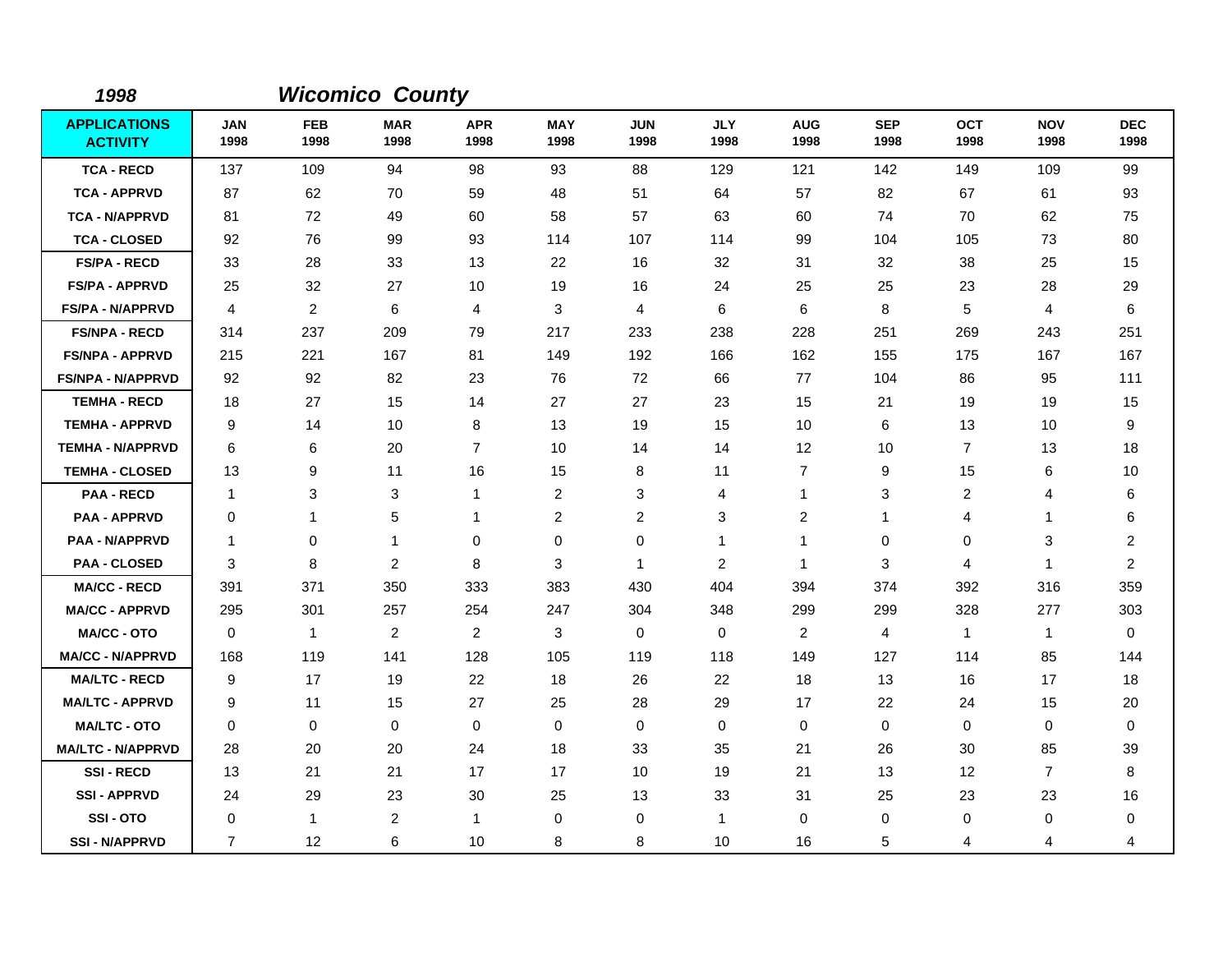| 1998                             |                    |                    | <b>Wicomico County</b> |                    |                    |                    |                    |                    |                    |                    |                    |                    |
|----------------------------------|--------------------|--------------------|------------------------|--------------------|--------------------|--------------------|--------------------|--------------------|--------------------|--------------------|--------------------|--------------------|
| <b>CASELOAD</b><br><b>COUNTS</b> | <b>JAN</b><br>1998 | <b>FEB</b><br>1998 | <b>MAR</b><br>1998     | <b>APR</b><br>1998 | <b>MAY</b><br>1998 | <b>JUN</b><br>1998 | <b>JLY</b><br>1998 | <b>AUG</b><br>1998 | <b>SEP</b><br>1998 | <b>OCT</b><br>1998 | <b>NOV</b><br>1998 | <b>DEC</b><br>1998 |
| <b>TCA - CASE/PAID</b>           | 856                | 861                | 853                    | 821                | 761                | 727                | 677                | 658                | 666                | 643                | 672                | 696                |
| <b>TCA - ADULT/RECIP</b>         | 669                | 670                | 661                    | 629                | 580                | 548                | 462                | 476                | 469                | 456                | 477                | 509                |
| <b>TCA - CHILD/RECIP</b>         | 1,544              | 1,599              | 1,563                  | 1,518              | 1,397              | 1,356              | 1,213              | 1,194              | 1,209              | 1,161              | 1,197              | 1,277              |
| <b>TCA - TOTAL/RECIP</b>         | 2,213              | 2,269              | 2,224                  | 2,147              | 1,977              | 1,904              | 1,675              | 1,670              | 1,678              | 1,617              | 1,674              | 1,786              |
| <b>TCA - NET/EXPEND</b>          | \$250,829          | \$260,876          | \$258,684              | \$237,589          | \$222,055          | \$262,606          | \$201,140          | \$195,462          | \$188,359          | \$189,397          | \$197,357          | \$211,103          |
| <b>FS/PA - H/HOLD CERT</b>       | 1,004              | 1,032              | 1,046                  | 1,045              | 996                | 946                | 916                | 913                | 907                | 884                | 916                | 913                |
| <b>FS/PA - H/HOLD PART</b>       | 999                | 1,027              | 1,038                  | 1,042              | 992                | 942                | 915                | 912                | 906                | 884                | 915                | 911                |
| <b>FS/PA - INDVD PART</b>        | 2,171              | 2,217              | 2,259                  | 2,230              | 2,081              | 1,975              | 1,877              | 1,835              | 1,770              | 1,716              | 1,795              | 1,793              |
| <b>FS/NPA - H/HOLD CERT</b>      | 2,030              | 2,035              | 2,005                  | 1,977              | 1,999              | 2,055              | 2,032              | 1,970              | 1,921              | 1,920              | 1,888              | 1,871              |
| <b>FS/NPA - H/HOLD PART</b>      | 2,011              | 2,022              | 1,994                  | 1,967              | 1,986              | 2,042              | 2,017              | 1,960              | 1,910              | 1,904              | 1,881              | 1,856              |
| <b>FS/NPA - INDVD PART</b>       | 5,344              | 5,349              | 5,229                  | 5,194              | 5,268              | 5,401              | 5,353              | 5,229              | 5,132              | 5,085              | 4,938              | 4,891              |
| <b>FS/TOTAL - ISSUED</b>         | \$511,289          | \$521,628          | \$516,047              | \$515,851          | \$501,853          | \$498,327          | \$486,097          | \$465,280          | \$452,365          | \$480,026          | \$480,842          | \$471,354          |
| <b>GPA/PW - CASE/PAID</b>        | $\Omega$           | 0                  | $\Omega$               | 0                  | 0                  | $\Omega$           | $\mathbf 0$        | 0                  | 0                  | 0                  | $\mathbf 0$        | 0                  |
| <b>TEMHA - CASE/PAID</b>         | 70                 | 77                 | 73                     | 71                 | 66                 | 66                 | 109                | 87                 | 84                 | 86                 | 92                 | 92                 |
| <b>TEMHA - RECIP</b>             | 69                 | 77                 | 73                     | 69                 | 66                 | 66                 | 102                | 87                 | 83                 | 86                 | 92                 | 91                 |
| <b>TEMHA - NET/EXPEND</b>        | (\$6,927)          | \$6,395            | (\$10,224)             | \$9,375            | \$6,054            | \$4,761            | \$5,299            | \$6,416            | \$8,102            | \$7,500            | \$26,758           | \$5,771            |
| <b>PAA - CASE/PAID</b>           | 97                 | 90                 | 92                     | 87                 | 87                 | 87                 | 89                 | 91                 | 88                 | 95                 | 92                 | 95                 |
| <b>PAA - RECIP</b>               | 97                 | 90                 | 92                     | 87                 | 87                 | 87                 | 89                 | 91                 | 88                 | 95                 | 92                 | 95                 |
| <b>PAA - NET/EXPEND</b>          | \$24,383           | \$17,471           | \$23,445               | \$21,695           | \$22,696           | \$22,786           | \$24,102           | \$23,420           | \$23,091           | \$23,031           | \$22,327           | \$23,697           |
| <b>MA\CC - CUC</b>               | 2,588              | 2,783              | 2,699                  | 2,863              | 2,797              | 3,027              | 3,002              | 3,046              | 3,262              | 3,149              | 3,330              | 3,184              |
| <b>MA\CC - SPEND DOWN</b>        | 18                 | 32                 | 31                     | 36                 | 24                 | 29                 | 22                 | 20                 | 29                 | 16                 | 23                 | 20                 |
| <b>MA\LTC - CUC</b>              | 578                | 577                | 566                    | 575                | 582                | 591                | 586                | 586                | 603                | 610                | 602                | 600                |
| <b>MA\LTC - SPEND DOWN</b>       | $\mathbf 0$        | 0                  | $\mathbf 0$            | 0                  | 0                  | 0                  | 0                  | $\mathbf 0$        | $\mathbf 0$        | 0                  | $\mathbf 0$        | 0                  |
| <b>SSI-CUC</b>                   | 1,728              | 1,747              | 1,745                  | 1,777              | 1,776              | 1,769              | 1,742              | 1,753              | 1,777              | 1,755              | 1,758              | 1,750              |
| <b>TCA - RECONS</b>              | 114                | 128                | 120                    | 104                | 87                 | 100                | 80                 | 88                 | 76                 | 54                 | 85                 | 51                 |
| <b>PAA - RECONS</b>              | $\overline{1}$     | 5                  | $\overline{4}$         | $\overline{2}$     | 3                  | $\mathbf 0$        | 3                  | 3                  | $\overline{2}$     | $\mathbf 1$        | $\mathbf{1}$       | $\overline{2}$     |
| <b>PA/FS - RECONS</b>            | 156                | 165                | 147                    | 137                | 120                | 123                | 111                | 115                | 120                | 84                 | 131                | 118                |
| <b>NPA/FS - RECONS</b>           | 245                | 230                | 208                    | 169                | 216                | 208                | 197                | 182                | 179                | 175                | 241                | 308                |
| <b>MA/CC - RECONS</b>            | 167                | 160                | 186                    | 145                | 145                | 166                | 133                | 172                | 164                | 123                | 153                | 204                |
| <b>MA/LTC - RECONS</b>           | 12                 | 10                 | 14                     | 15                 | 5                  | $\overline{7}$     | 5                  | 10                 | 5                  | 11                 | 11                 | 8                  |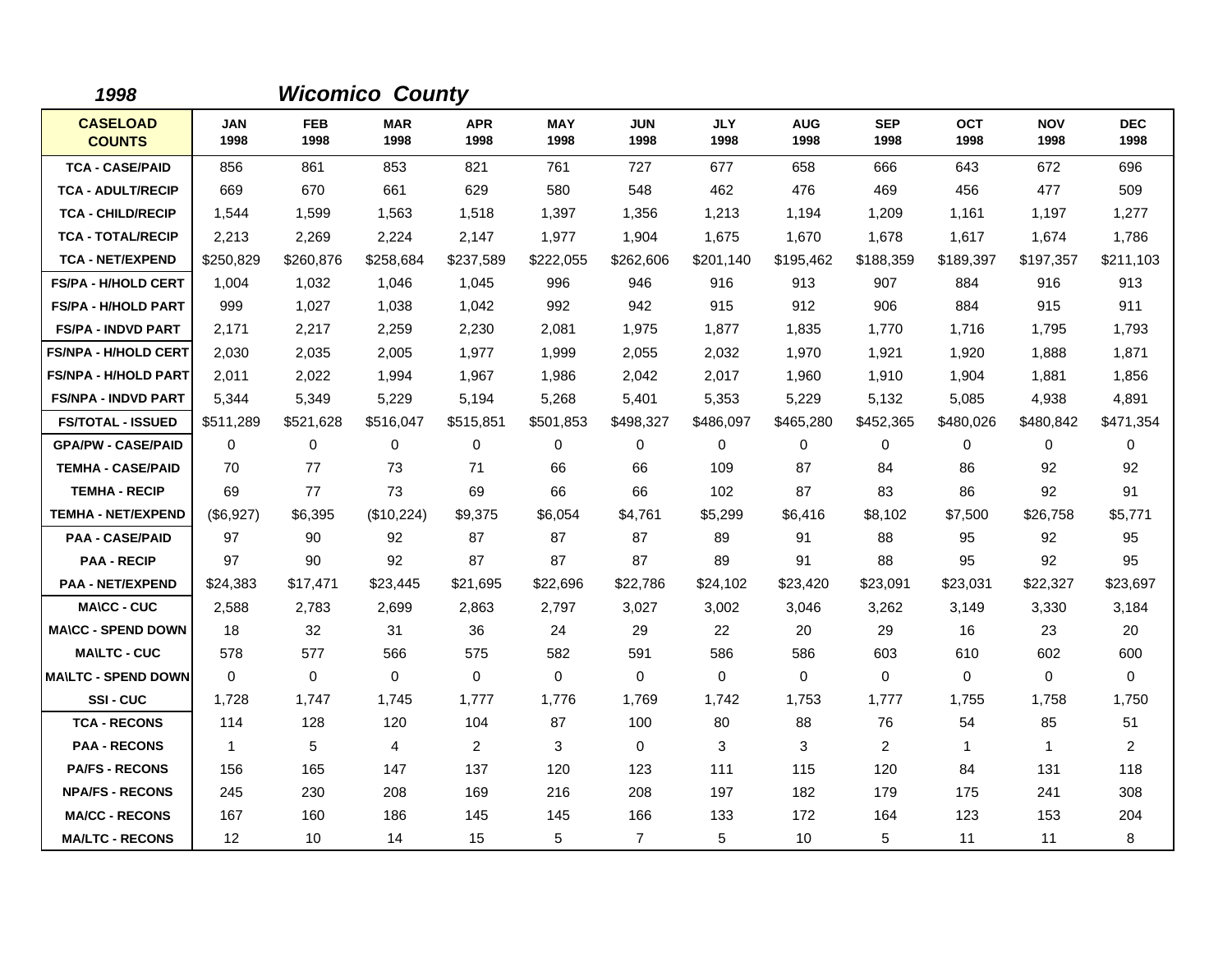| 1999                                   |                    |                    | <b>Wicomico County</b> |                    |                    |                         |                    |                    |                    |                    |                    |                    |
|----------------------------------------|--------------------|--------------------|------------------------|--------------------|--------------------|-------------------------|--------------------|--------------------|--------------------|--------------------|--------------------|--------------------|
| <b>APPLICATIONS</b><br><b>ACTIVITY</b> | <b>JAN</b><br>1999 | <b>FEB</b><br>1999 | <b>MAR</b><br>1999     | <b>APR</b><br>1999 | <b>MAY</b><br>1999 | <b>JUN</b><br>1999      | <b>JLY</b><br>1999 | <b>AUG</b><br>1999 | <b>SEP</b><br>1999 | <b>OCT</b><br>1999 | <b>NOV</b><br>1999 | <b>DEC</b><br>1999 |
| <b>TCA - RECD</b>                      | 121                | 81                 | 91                     | 97                 | 85                 | 68                      | 103                | 106                | 77                 | 106                | 112                | 91                 |
| <b>TCA - APPRVD</b>                    | 52                 | 54                 | 52                     | 41                 | 56                 | 30                      | 34                 | 48                 | 38                 | 48                 | 50                 | 38                 |
| <b>TCA - N/APPRVD</b>                  | 81                 | 54                 | 59                     | 54                 | 62                 | 52                      | 58                 | 67                 | 68                 | 75                 | 72                 | 79                 |
| <b>TCA - CLOSED</b>                    | 75                 | 82                 | 82                     | 105                | 100                | 73                      | 94                 | 81                 | 63                 | 79                 | 52                 | 38                 |
| <b>FS/PA - RECD</b>                    | 18                 | 21                 | 19                     | 31                 | 24                 | 25                      | 28                 | 25                 | 28                 | 34                 | 21                 | 30                 |
| <b>FS/PA - APPRVD</b>                  | 17                 | 15                 | 16                     | 19                 | 33                 | 20                      | 17                 | 26                 | 18                 | 32                 | 27                 | 21                 |
| <b>FS/PA - N/APPRVD</b>                | 6                  | 4                  | $\overline{7}$         | 8                  | 12                 | $\overline{2}$          | 10                 | 5                  | 8                  | 8                  | 6                  | 8                  |
| <b>FS/NPA - RECD</b>                   | 332                | 194                | 219                    | 236                | 187                | 203                     | 228                | 233                | 273                | 260                | 274                | 229                |
| <b>FS/NPA - APPRVD</b>                 | 207                | 172                | 147                    | 153                | 140                | 109                     | 141                | 130                | 164                | 186                | 187                | 175                |
| <b>FS/NPA - N/APPRVD</b>               | 118                | 108                | 92                     | 84                 | 83                 | 95                      | 120                | 108                | 102                | 126                | 126                | 124                |
| <b>TEMHA - RECD</b>                    | 29                 | 16                 | 15                     | 22                 | 14                 | 22                      | 18                 | 17                 | 15                 | 21                 | 15                 | 15                 |
| <b>TEMHA - APPRVD</b>                  | 10                 | 15                 | 12                     | 12                 | 11                 | 12                      | 8                  | 9                  | 9                  | 8                  | 3                  | 12                 |
| <b>TEMHA - N/APPRVD</b>                | 17                 | 11                 | 5                      | 5                  | 11                 | 6                       | 15                 | 8                  | 11                 | 11                 | 13                 | 15                 |
| <b>TEMHA - CLOSED</b>                  | 11                 | 16                 | 8                      | 11                 | 15                 | 16                      | 16                 | 13                 | 10                 | 13                 | 5                  | 7                  |
| <b>PAA - RECD</b>                      | 6                  | 0                  | 3                      | 3                  | 3                  | 1                       | 3                  | 3                  | $\mathbf{1}$       | 3                  | 2                  | 3                  |
| <b>PAA - APPRVD</b>                    | 4                  | 2                  | $\mathbf{1}$           | 3                  | 4                  | $\overline{\mathbf{c}}$ | 5                  | 1                  | 2                  | 6                  | 1                  | 6                  |
| <b>PAA - N/APPRVD</b>                  | 2                  | $\overline{c}$     | $\mathbf 0$            | 1                  | 1                  | 1                       | 2                  | 0                  | $\mathbf 1$        | 3                  | 0                  | $\mathbf 1$        |
| <b>PAA - CLOSED</b>                    | 4                  | 6                  | $\overline{c}$         | 3                  | 5                  | 1                       | 6                  | $\mathbf{1}$       | $\overline{4}$     | 5                  | 1                  | 3                  |
| <b>MA/CC - RECD</b>                    | 490                | 346                | 425                    | 374                | 386                | 423                     | 471                | 458                | 453                | 425                | 374                | 277                |
| <b>MA/CC - APPRVD</b>                  | 371                | 276                | 350                    | 326                | 323                | 355                     | 411                | 366                | 366                | 345                | 294                | 322                |
| <b>MA/CC - OTO</b>                     | 2                  | 0                  | 4                      | 0                  | $\,6$              | $\overline{c}$          | $\overline{2}$     | 3                  | $\overline{2}$     | $\overline{2}$     | $\mathbf{1}$       | 0                  |
| <b>MA/CC - N/APPRVD</b>                | 136                | 148                | 158                    | 108                | 152                | 162                     | 190                | 150                | 138                | 142                | 136                | 151                |
| <b>MA/LTC - RECD</b>                   | 17                 | 15                 | 15                     | 24                 | 19                 | 16                      | 15                 | 22                 | 20                 | 14                 | 13                 | 8                  |
| <b>MA/LTC - APPRVD</b>                 | 14                 | 19                 | 25                     | 26                 | 13                 | 26                      | 20                 | 11                 | 27                 | 24                 | 15                 | 11                 |
| <b>MA/LTC - OTO</b>                    | 0                  | 0                  | $\mathbf 0$            | $\mathbf 0$        | $\mathbf 0$        | 0                       | $\mathbf 0$        | 0                  | 0                  | 0                  | 0                  | 0                  |
| <b>MA/LTC - N/APPRVD</b>               | 21                 | 35                 | 39                     | 27                 | 27                 | 34                      | 30                 | 28                 | 23                 | 33                 | 20                 | 24                 |
| <b>SSI-RECD</b>                        | 13                 | 12                 | 19                     | 18                 | 14                 | 20                      | 18                 | 14                 | 12                 | 24                 | 14                 | 13                 |
| <b>SSI - APPRVD</b>                    | 22                 | 20                 | 30                     | 43                 | 21                 | 33                      | 31                 | 17                 | 18                 | 31                 | 22                 | 20                 |
| SSI-OTO                                | -1                 | 0                  | $\overline{1}$         | 0                  | 0                  | 0                       | 1                  | 0                  | $\mathbf 0$        | 0                  | 0                  | 0                  |
| <b>SSI - N/APPRVD</b>                  | 4                  | 4                  | $\overline{7}$         | 14                 | 6                  | 10                      | 13                 | 6                  | 9                  | 4                  | 9                  | 6                  |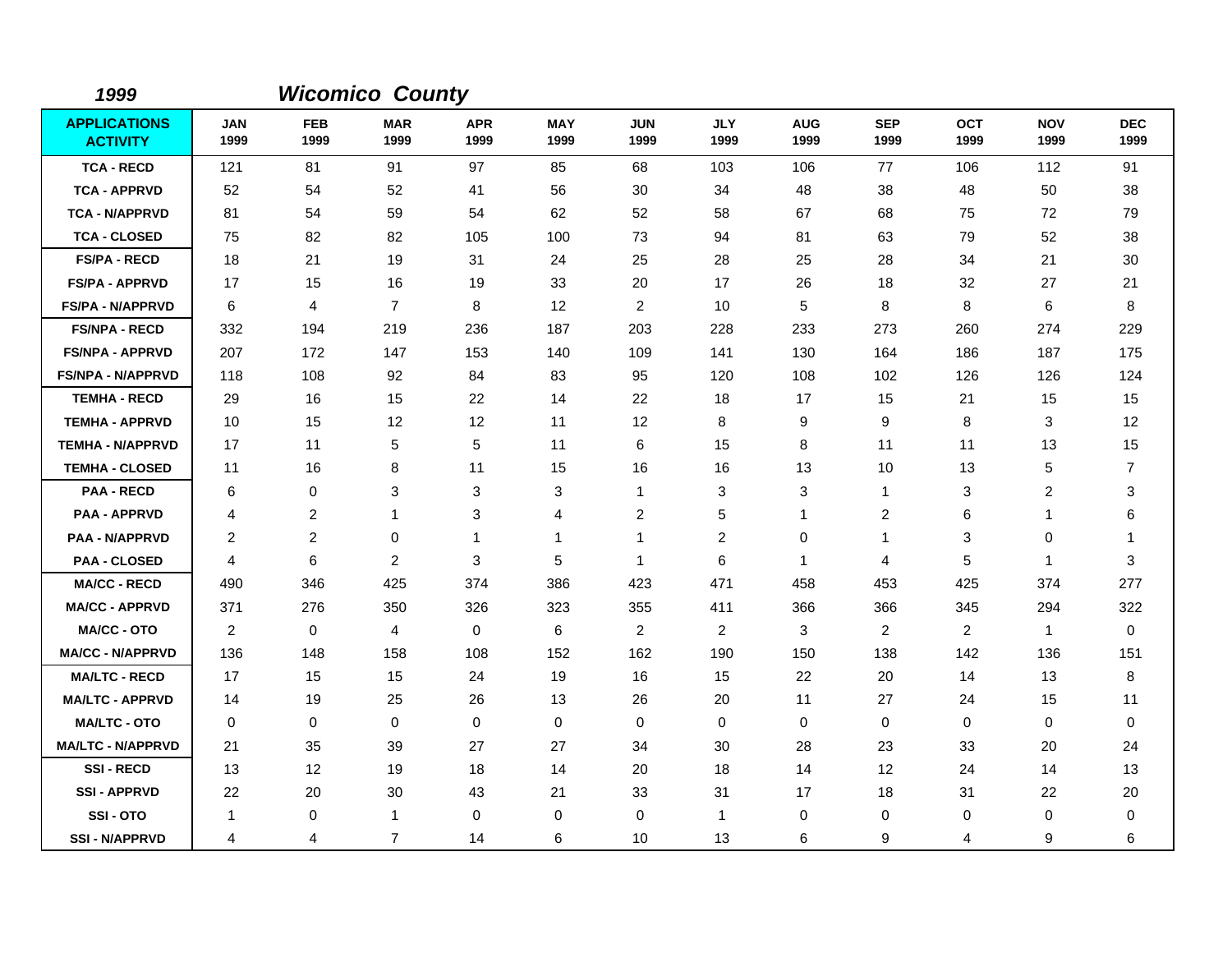| 1999                             |                    |                    | <b>Wicomico County</b> |                    |                    |                    |                    |                    |                    |                    |                    |                    |
|----------------------------------|--------------------|--------------------|------------------------|--------------------|--------------------|--------------------|--------------------|--------------------|--------------------|--------------------|--------------------|--------------------|
| <b>CASELOAD</b><br><b>COUNTS</b> | <b>JAN</b><br>1999 | <b>FEB</b><br>1999 | <b>MAR</b><br>1999     | <b>APR</b><br>1999 | <b>MAY</b><br>1999 | <b>JUN</b><br>1999 | <b>JLY</b><br>1999 | <b>AUG</b><br>1999 | <b>SEP</b><br>1999 | <b>OCT</b><br>1999 | <b>NOV</b><br>1999 | <b>DEC</b><br>1999 |
| <b>TCA - CASE/PAID</b>           | 677                | 659                | 651                    | 601                | 592                | 558                | 514                | 497                | 489                | 470                | 494                | 495                |
| <b>TCA - ADULT/RECIP</b>         | 483                | 465                | 459                    | 409                | 407                | 367                | 322                | 308                | 303                | 284                | 301                | 313                |
| <b>TCA - CHILD/RECIP</b>         | 1,245              | 1,204              | 1,193                  | 1,115              | 1,078              | 1,016              | 939                | 933                | 912                | 860                | 908                | 916                |
| <b>TCA - TOTAL/RECIP</b>         | 1,728              | 1,669              | 1,652                  | 1,524              | 1,485              | 1,383              | 1,261              | 1,241              | 1,215              | 1,144              | 1,209              | 1,229              |
| <b>TCA - NET/EXPEND</b>          | \$208,475          | \$196,981          | \$193,607              | \$162,274          | \$180,236          | \$164,038          | \$154,022          | \$126,963          | \$146,806          | \$139,540          | \$144,271          | \$145,454          |
| <b>FS/PA - H/HOLD CERT</b>       | 890                | 889                | 879                    | 858                | 842                | 835                | 801                | 789                | 763                | 750                | 755                | 751                |
| <b>FS/PA - H/HOLD PART</b>       | 887                | 886                | 878                    | 856                | 840                | 832                | 799                | 788                | 761                | 747                | 753                | 750                |
| <b>FS/PA - INDVD PART</b>        | 1,758              | 1,788              | 1,760                  | 1,680              | 1,600              | 1,629              | 1,501              | 1,447              | 1,416              | 1,355              | 1,377              | 1,343              |
| <b>FS/NPA - H/HOLD CERT</b>      | 1,875              | 1,852              | 1,791                  | 1,741              | 1,663              | 1,605              | 1,543              | 1,490              | 1,470              | 1,501              | 1,507              | 1,515              |
| <b>FS/NPA - H/HOLD PART</b>      | 1,861              | 1,842              | 1,780                  | 1,733              | 1,650              | 1,593              | 1,536              | 1,486              | 1,468              | 1,496              | 1,502              | 1,511              |
| <b>FS/NPA - INDVD PART</b>       | 4,889              | 4,805              | 4,630                  | 4,534              | 4,361              | 4,178              | 4,016              | 3,940              | 3,839              | 3,891              | 3,931              | 4,002              |
| <b>FS/TOTAL - ISSUED</b>         | \$452,841          | \$463,633          | \$450,346              | \$433,847          | \$414,913          | \$400,126          | \$372,443          | \$360,049          | \$357,310          | \$361,744          | \$368,077          | \$372,546          |
| <b>GPA/PW - CASE/PAID</b>        | $\mathbf 0$        | 0                  | 0                      | 0                  | $\mathbf 0$        | $\Omega$           | $\mathbf 0$        | 0                  | 0                  | 0                  | 0                  | 0                  |
| <b>TEMHA - CASE/PAID</b>         | 87                 | 90                 | 92                     | 90                 | 98                 | 84                 | 91                 | 81                 | 85                 | 73                 | 73                 | 79                 |
| <b>TEMHA - RECIP</b>             | 87                 | 89                 | 92                     | 88                 | 97                 | 84                 | 90                 | 81                 | 85                 | 73                 | 73                 | 78                 |
| <b>TEMHA - NET/EXPEND</b>        | \$8,472            | \$7,758            | \$10,277               | (\$2,225)          | \$3,572            | \$16,854           | \$5,288            | \$6,273            | \$5,829            | \$10,568           | \$5,476            | \$1,115            |
| <b>PAA - CASE/PAID</b>           | 96                 | 92                 | 91                     | 92                 | 94                 | 91                 | 92                 | 90                 | 89                 | 102                | 99                 | 109                |
| <b>PAA - RECIP</b>               | 96                 | 92                 | 91                     | 92                 | 94                 | 91                 | 92                 | 90                 | 89                 | 102                | 99                 | 109                |
| <b>PAA - NET/EXPEND</b>          | \$22,507           | \$19,568           | \$22,366               | \$22,511           | \$22,702           | \$22,661           | \$21,170           | \$20,872           | \$21,754           | \$24,330           | \$23,938           | \$21,354           |
| <b>MA\CC - CUC</b>               | 3,285              | 3,434              | 3,337                  | 3,550              | 3,407              | 3,629              | 3,560              | 3,630              | 3,896              | 3,814              | 3,967              | 3,680              |
| <b>MA\CC - SPEND DOWN</b>        | 17                 | 21                 | 19                     | 35                 | 24                 | 32                 | 18                 | 20                 | 26                 | 14                 | 17                 | 13                 |
| <b>MA\LTC - CUC</b>              | 593                | 590                | 591                    | 602                | 586                | 606                | 592                | 581                | 597                | 598                | 603                | 588                |
| <b>MAILTC - SPEND DOWN</b>       | $\Omega$           | $\Omega$           | $\mathbf 0$            | $\Omega$           | $\Omega$           | $\Omega$           | $\Omega$           | $\Omega$           | $\Omega$           | $\Omega$           | $\mathbf 0$        | $\Omega$           |
| SSI-CUC                          | 1,750              | 1,757              | 1,738                  | 1,741              | 1,738              | 1,763              | 1,768              | 1,763              | 1,766              | 1,762              | 1,776              | 1,773              |
| <b>TCA - RECONS</b>              | 88                 | 75                 | 79                     | 83                 | 66                 | 66                 | 87                 | 50                 | 64                 | 72                 | 51                 | 72                 |
| <b>PAA - RECONS</b>              | 2                  | 5                  | 3                      | $\mathbf{1}$       | $\mathbf{1}$       | $\Omega$           | 3                  | 3                  | $\mathbf{1}$       | $\Omega$           | $\mathbf{1}$       | $\overline{2}$     |
| <b>PA/FS - RECONS</b>            | 145                | 130                | 120                    | 135                | 118                | 107                | 121                | 98                 | 93                 | 127                | 97                 | 111                |
| <b>NPA/FS - RECONS</b>           | 324                | 251                | 308                    | 266                | 243                | 233                | 242                | 197                | 150                | 204                | 237                | 202                |
| <b>MA/CC - RECONS</b>            | 277                | 179                | 235                    | 194                | 280                | 265                | 247                | 294                | 228                | 176                | 215                | 226                |
| <b>MA/LTC - RECONS</b>           | 19                 | 12                 | 17                     | 13                 | 6                  | 16                 | 11                 | 8                  | 5                  | 10                 | 5                  | 10                 |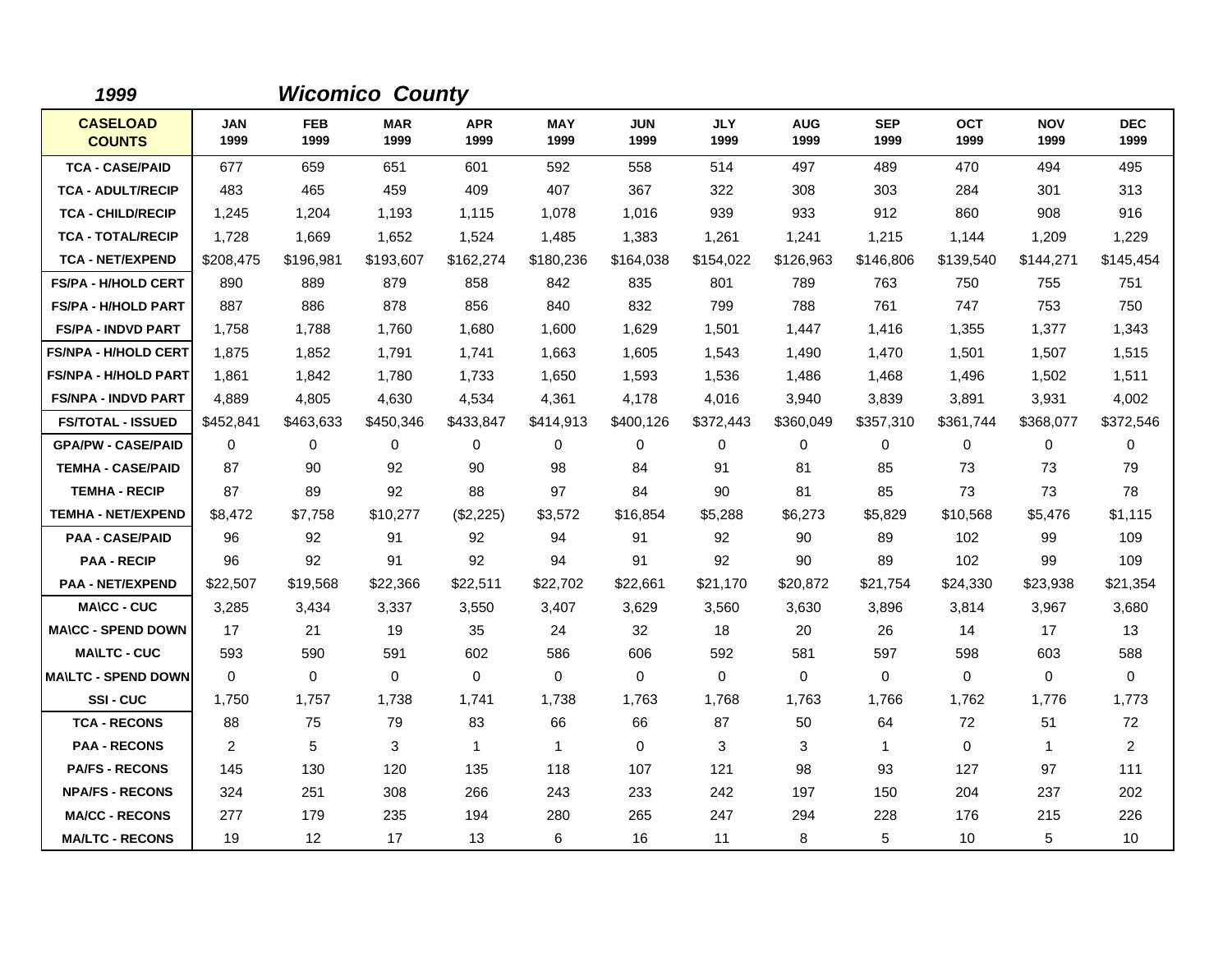| 2000                                   |                    |                    | <b>Wicomico County</b> |                    |                    |                    |                    |                    |                    |                    |                    |                    |
|----------------------------------------|--------------------|--------------------|------------------------|--------------------|--------------------|--------------------|--------------------|--------------------|--------------------|--------------------|--------------------|--------------------|
| <b>APPLICATIONS</b><br><b>ACTIVITY</b> | <b>JAN</b><br>2000 | <b>FEB</b><br>2000 | <b>MAR</b><br>2000     | <b>APR</b><br>2000 | <b>MAY</b><br>2000 | <b>JUN</b><br>2000 | <b>JLY</b><br>2000 | <b>AUG</b><br>2000 | <b>SEP</b><br>2000 | <b>OCT</b><br>2000 | <b>NOV</b><br>2000 | <b>DEC</b><br>2000 |
| <b>TCA - RECD</b>                      | 76                 | 86                 | 86                     | 118                | 77                 | 64                 | 83                 | 87                 | 74                 | 80                 | 69                 | 86                 |
| <b>TCA - APPRVD</b>                    | 47                 | 33                 | 46                     | 31                 | 38                 | 37                 | 21                 | 53                 | 37                 | 31                 | 44                 | 40                 |
| <b>TCA - N/APPRVD</b>                  | 69                 | 69                 | 52                     | 95                 | 70                 | 65                 | 43                 | 59                 | 54                 | 44                 | 69                 | 65                 |
| <b>TCA - CLOSED</b>                    | 72                 | 51                 | 51                     | 67                 | 65                 | 69                 | 63                 | 59                 | 38                 | 42                 | 45                 | 41                 |
| <b>FS/PA - RECD</b>                    | 23                 | 27                 | 39                     | 25                 | 20                 | 22                 | 25                 | 35                 | 29                 | 26                 | 27                 | 27                 |
| <b>FS/PA - APPRVD</b>                  | 21                 | 12                 | 28                     | 19                 | 17                 | 15                 | 17                 | 30                 | 33                 | 25                 | 20                 | 40                 |
| <b>FS/PA - N/APPRVD</b>                | 14                 | 5                  | 10                     | 11                 | $\overline{7}$     | 6                  | $\overline{7}$     | 15                 | 8                  | 11                 | 9                  | 6                  |
| <b>FS/NPA - RECD</b>                   | 240                | 209                | 272                    | 217                | 204                | 230                | 192                | 293                | 231                | 215                | 235                | 228                |
| <b>FS/NPA - APPRVD</b>                 | 184                | 170                | 187                    | 147                | 160                | 155                | 128                | 180                | 160                | 166                | 172                | 179                |
| <b>FS/NPA - N/APPRVD</b>               | 110                | 116                | 106                    | 96                 | 103                | 105                | 109                | 123                | 109                | 101                | 110                | 98                 |
| <b>TEMHA - RECD</b>                    | 23                 | 15                 | 17                     | 18                 | 17                 | 19                 | 9                  | 18                 | 16                 | 14                 | 15                 | 13                 |
| <b>TEMHA - APPRVD</b>                  | 15                 | 10                 | $\, 8$                 | 10                 | $\overline{7}$     | 9                  | 8                  | 9                  | 10                 | 10                 | 5                  | $\overline{7}$     |
| <b>TEMHA - N/APPRVD</b>                | 9                  | 9                  | 12                     | 11                 | 13                 | 15                 | 9                  | 8                  | 12                 | 6                  | 6                  | 11                 |
| <b>TEMHA - CLOSED</b>                  | 18                 | 14                 | 10                     | 14                 | 5                  | 11                 | 10                 | 8                  | 15                 | 14                 | 12                 | 6                  |
| <b>PAA - RECD</b>                      | $\overline{c}$     | 3                  | 4                      | $\overline{c}$     | 4                  | 6                  | $\mathbf{1}$       | $\overline{c}$     | $\overline{c}$     | 3                  | 3                  | 6                  |
| <b>PAA - APPRVD</b>                    | 3                  | 0                  | $\mathbf 5$            | $\overline{c}$     | 1                  | 3                  | 6                  | 3                  | $\overline{4}$     | 2                  | 4                  | 6                  |
| <b>PAA - N/APPRVD</b>                  | $\mathbf 1$        | 0                  | $\overline{c}$         | 1                  | 3                  | 1                  | 3                  | 5                  | 2                  | 0                  | $\overline{c}$     | -1                 |
| <b>PAA - CLOSED</b>                    | 5                  | 5                  | 8                      | 3                  | $\mathbf{3}$       | 10                 | 5                  | 3                  | 6                  | $\overline{7}$     | 3                  | 6                  |
| <b>MA/CC - RECD</b>                    | 335                | 446                | 408                    | 473                | 353                | 481                | 421                | 506                | 518                | 459                | 417                | 408                |
| <b>MA/CC - APPRVD</b>                  | 332                | 422                | 373                    | 401                | 317                | 440                | 316                | 429                | 436                | 383                | 359                | 414                |
| <b>MA/CC - OTO</b>                     | 6                  | $\mathbf{1}$       | 3                      | -1                 | $\overline{2}$     | $\mathbf{1}$       | $\mathbf{1}$       | $\overline{2}$     | $\mathbf{1}$       | 3                  | 4                  | 3                  |
| <b>MA/CC - N/APPRVD</b>                | 123                | 196                | 173                    | 158                | 145                | 153                | 106                | 197                | 156                | 158                | 193                | 199                |
| <b>MA/LTC - RECD</b>                   | 29                 | 14                 | 29                     | 25                 | 24                 | 20                 | 15                 | 23                 | 21                 | 13                 | 10                 | 19                 |
| <b>MA/LTC - APPRVD</b>                 | 15                 | 12                 | 25                     | 29                 | 19                 | 22                 | 17                 | 20                 | 30                 | 27                 | 24                 | 15                 |
| <b>MA/LTC - OTO</b>                    | 0                  | 0                  | 0                      | 0                  | 0                  | 0                  | 0                  | 0                  | 0                  | 0                  | 0                  | 0                  |
| <b>MA/LTC - N/APPRVD</b>               | 19                 | 19                 | 39                     | 39                 | 18                 | 27                 | 31                 | 27                 | 35                 | 24                 | 25                 | 17                 |
| <b>SSI-RECD</b>                        | 13                 | 16                 | $\overline{7}$         | 21                 | 12                 | 15                 | 14                 | 11                 | 20                 | 13                 | 12                 | 11                 |
| <b>SSI - APPRVD</b>                    | 27                 | 25                 | 23                     | 32                 | 28                 | 22                 | 26                 | 25                 | 31                 | 28                 | 22                 | 42                 |
| SSI-OTO                                | 0                  | 0                  | 0                      | $\mathbf 0$        | 0                  | 0                  | $\mathbf 0$        | 0                  | 0                  | 0                  | 0                  | 0                  |
| <b>SSI - N/APPRVD</b>                  | 11                 | 18                 | 8                      | 13                 | 8                  | 6                  | 9                  | 13                 | $\overline{7}$     | $\overline{7}$     | 11                 | 9                  |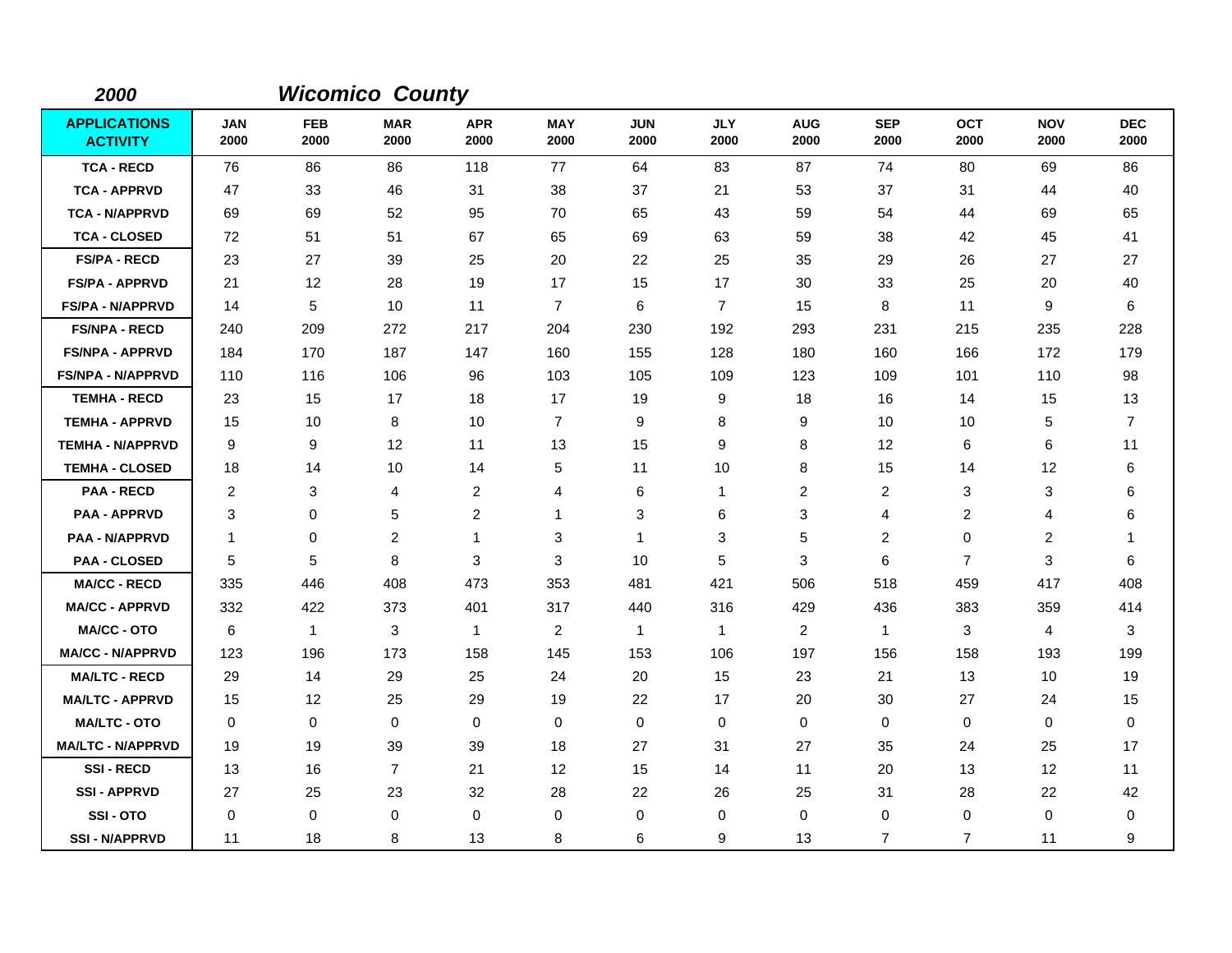| 2000                             |                    |                    | <b>Wicomico County</b> |                    |                    |                    |                    |                    |                    |                    |                    |                    |
|----------------------------------|--------------------|--------------------|------------------------|--------------------|--------------------|--------------------|--------------------|--------------------|--------------------|--------------------|--------------------|--------------------|
| <b>CASELOAD</b><br><b>COUNTS</b> | <b>JAN</b><br>2000 | <b>FEB</b><br>2000 | <b>MAR</b><br>2000     | <b>APR</b><br>2000 | <b>MAY</b><br>2000 | <b>JUN</b><br>2000 | <b>JLY</b><br>2000 | <b>AUG</b><br>2000 | <b>SEP</b><br>2000 | <b>OCT</b><br>2000 | <b>NOV</b><br>2000 | <b>DEC</b><br>2000 |
| <b>TCA - CASE/PAID</b>           | 489                | 470                | 480                    | 440                | 443                | 425                | 386                | 408                | 408                | 398                | 415                | 419                |
| <b>TCA - ADULT/RECIP</b>         | 301                | 287                | 290                    | 256                | 251                | 249                | 209                | 227                | 230                | 228                | 249                | 244                |
| <b>TCA - CHILD/RECIP</b>         | 885                | 865                | 886                    | 795                | 791                | 779                | 728                | 760                | 781                | 728                | 747                | 755                |
| <b>TCA - TOTAL/RECIP</b>         | 1,186              | 1,152              | 1,176                  | 1,051              | 1,042              | 1,028              | 937                | 987                | 1,011              | 956                | 996                | 999                |
| <b>TCA - NET/EXPEND</b>          | \$144,031          | \$145,110          | \$132,607              | \$128,662          | \$136,910          | \$122,528          | \$118,915          | \$122,891          | \$120,476          | \$125,436          | \$128,383          | \$133,441          |
| <b>FS/PA - H/HOLD CERT</b>       | 722                | 706                | 708                    | 693                | 683                | 660                | 643                | 646                | 645                | 670                | 659                | 708                |
| <b>FS/PA - H/HOLD PART</b>       | 719                | 703                | 706                    | 691                | 681                | 660                | 643                | 640                | 644                | 668                | 657                | 704                |
| <b>FS/PA - INDVD PART</b>        | 1,308              | 1,296              | 1,316                  | 1,268              | 1,194              | 1,137              | 1,092              | 1,086              | 1,092              | 1,152              | 1,126              | 1,241              |
| <b>FS/NPA - H/HOLD CERT</b>      | 1,492              | 1,497              | 1,486                  | 1,458              | 1,434              | 1,430              | 1,378              | 1,399              | 1,406              | 1,404              | 1,396              | 1,388              |
| <b>FS/NPA - H/HOLD PART</b>      | 1,490              | 1,493              | 1,475                  | 1,452              | 1,425              | 1,424              | 1,370              | 1,389              | 1,397              | 1,396              | 1,389              | 1,379              |
| <b>FS/NPA - INDVD PART</b>       | 3,940              | 3,956              | 3,894                  | 3,854              | 3,834              | 3,806              | 3,674              | 3,772              | 3,769              | 3,733              | 3,731              | 3,743              |
| <b>FS/TOTAL - ISSUED</b>         | \$364,340          | \$369,918          | \$368,325              | \$362,739          | \$352,654          | \$340,816          | \$321,905          | \$327,202          | \$330,314          | \$337,860          | \$336,244          | \$350,762          |
| <b>GPA/PW - CASE/PAID</b>        | 0                  | 0                  | 0                      | 0                  | 0                  | 0                  | 0                  | 0                  | 0                  | 0                  | $\mathbf 0$        | 0                  |
| <b>TEMHA - CASE/PAID</b>         | 83                 | 81                 | 77                     | 72                 | 71                 | 73                 | 85                 | 72                 | 75                 | 74                 | 66                 | 68                 |
| <b>TEMHA - RECIP</b>             | 83                 | 80                 | 77                     | 72                 | 71                 | 73                 | 85                 | 73                 | 75                 | 74                 | 66                 | 68                 |
| <b>TEMHA - NET/EXPEND</b>        | \$11,085           | \$7,349            | \$9,843                | \$4,330            | \$9,995            | \$5,566            | (\$1,546)          | \$6,324            | \$10,165           | \$4,494            | \$10,348           | (\$36)             |
| <b>PAA - CASE/PAID</b>           | 104                | 102                | 105                    | 100                | 99                 | 98                 | 108                | 101                | 99                 | 100                | 98                 | 103                |
| <b>PAA - RECIP</b>               | 104                | 102                | 105                    | 100                | 99                 | 98                 | 108                | 101                | 99                 | 100                | 98                 | 103                |
| <b>PAA - NET/EXPEND</b>          | \$26,296           | \$25,582           | \$25,976               | \$24,366           | \$22,906           | \$24,514           | \$26,094           | \$25,073           | \$37,619           | \$24,011           | \$23,653           | \$23,871           |
| <b>MA\CC - CUC</b>               | 3,728              | 4,007              | 3,913                  | 4,188              | 4,087              | 4,396              | 4,189              | 4,277              | 4,581              | 4,478              | 4,706              | 4,676              |
| <b>MA\CC - SPEND DOWN</b>        | 14                 | 18                 | 12                     | 14                 | 10                 | 20                 | 13                 | 18                 | 25                 | 12                 | 15                 | 22                 |
| <b>MA\LTC - CUC</b>              | 581                | 585                | 583                    | 590                | 577                | 584                | 575                | 579                | 593                | 594                | 599                | 589                |
| <b>MA\LTC - SPEND DOWN</b>       | $\mathbf 0$        | 0                  | 0                      | 0                  | 0                  | 0                  | 0                  | 0                  | 0                  | 0                  | 0                  | 0                  |
| SSI-CUC                          | 1,781              | 1,788              | 1,694                  | 1,687              | 1,631              | 1,645              | 1,642              | 1,649              | 1,667              | 1,673              | 1,682              | 1,654              |
| <b>TCA - RECONS</b>              | 52                 | 57                 | 68                     | 46                 | 39                 | 63                 | 56                 | 36                 | 39                 | 40                 | 3                  | 5                  |
| <b>PAA - RECONS</b>              | 5                  | $\overline{2}$     | $\overline{4}$         | $\mathbf{1}$       | 0                  | 3                  | 3                  | 3                  | $\overline{2}$     | 2                  | $\mathbf 0$        | $\overline{7}$     |
| <b>PA/FS - RECONS</b>            | 99                 | 113                | 111                    | 96                 | 85                 | 98                 | 93                 | 90                 | 90                 | 81                 | 31                 | 42                 |
| <b>NPA/FS - RECONS</b>           | 233                | 245                | 235                    | 188                | 229                | 246                | 180                | 209                | 195                | 215                | 87                 | 112                |
| <b>MA/CC - RECONS</b>            | 284                | 359                | 375                    | 310                | 280                | 360                | 323                | 436                | 338                | 257                | 135                | 193                |
| <b>MA/LTC - RECONS</b>           | 16                 | 14                 | 25                     | 20                 | 9                  | 11                 | 15                 | 14                 | 10                 | 9                  | 6                  | 8                  |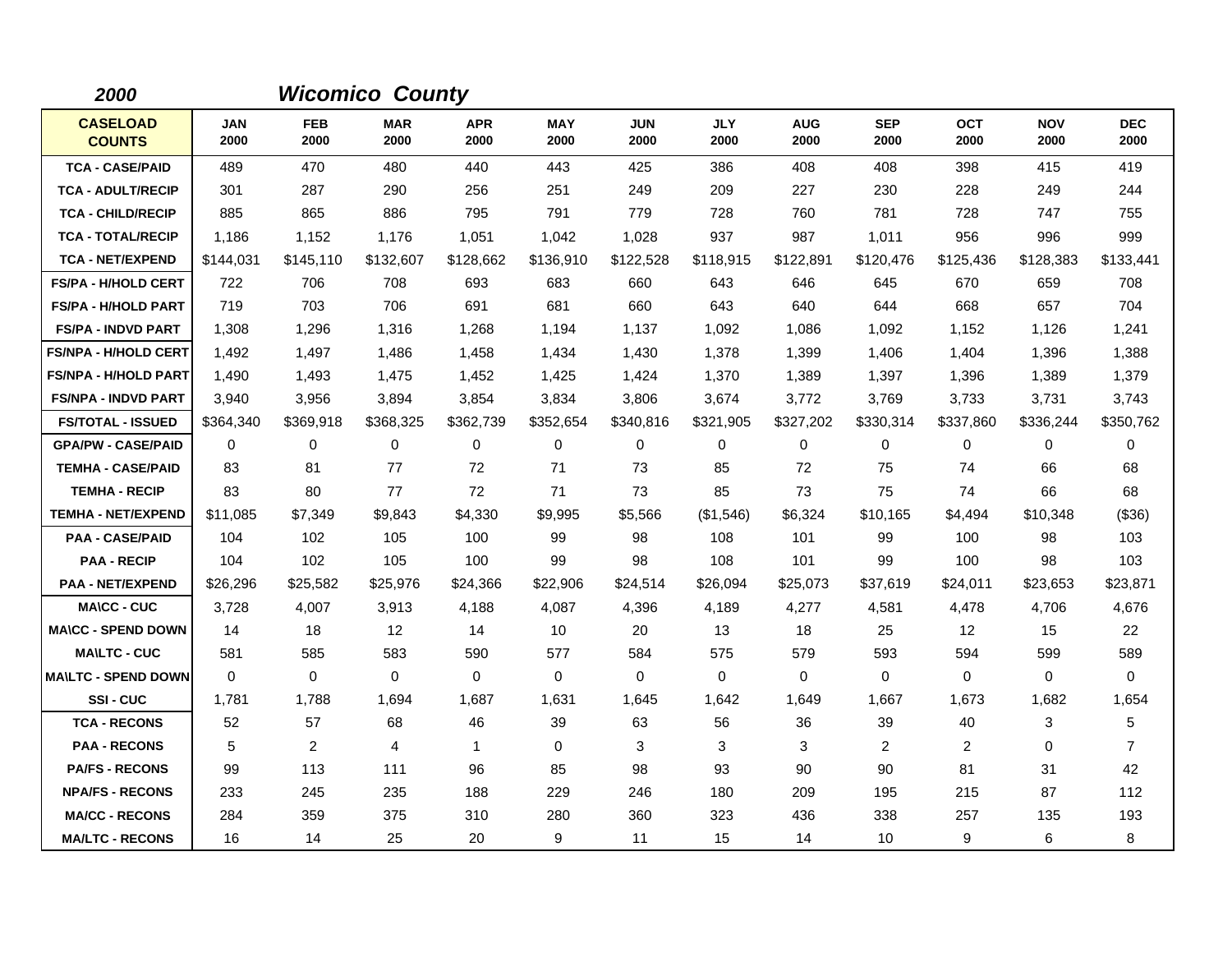| 2001                                   |                    |                    | <b>Wicomico County</b> |                    |                    |                    |                    |                    |                    |                    |                    |                    |
|----------------------------------------|--------------------|--------------------|------------------------|--------------------|--------------------|--------------------|--------------------|--------------------|--------------------|--------------------|--------------------|--------------------|
| <b>APPLICATIONS</b><br><b>ACTIVITY</b> | <b>JAN</b><br>2001 | <b>FEB</b><br>2001 | <b>MAR</b><br>2001     | <b>APR</b><br>2001 | <b>MAY</b><br>2001 | <b>JUN</b><br>2001 | <b>JLY</b><br>2001 | <b>AUG</b><br>2001 | <b>SEP</b><br>2001 | <b>OCT</b><br>2001 | <b>NOV</b><br>2001 | <b>DEC</b><br>2001 |
| <b>TCA - RECD</b>                      | 94                 | 60                 | 69                     | 81                 | 115                | 53                 | 38                 | 100                | 92                 | 85                 | 74                 | 77                 |
| <b>TCA - APPRVD</b>                    | 41                 | 39                 | 33                     | 30                 | 43                 | 29                 | 31                 | 35                 | 45                 | 58                 | 39                 | 34                 |
| <b>TCA - N/APPRVD</b>                  | 67                 | 58                 | 43                     | 64                 | 138                | 82                 | 61                 | 47                 | 68                 | 54                 | 45                 | 48                 |
| <b>TCA - CLOSED</b>                    | 34                 | 49                 | 40                     | 50                 | 18                 | 40                 | 47                 | 50                 | 43                 | 39                 | 46                 | 33                 |
| <b>FS/PA - RECD</b>                    | 28                 | 19                 | 29                     | 27                 | 18                 | 20                 | 19                 | 35                 | 19                 | 39                 | 19                 | 27                 |
| <b>FS/PA - APPRVD</b>                  | 36                 | 26                 | 28                     | 17                 | 21                 | 31                 | 24                 | 30                 | 31                 | 46                 | 38                 | 33                 |
| <b>FS/PA - N/APPRVD</b>                | 11                 | 6                  | $\overline{7}$         | 4                  | 9                  | 9                  | 5                  | 8                  | $\overline{7}$     | 4                  | 4                  | 6                  |
| <b>FS/NPA - RECD</b>                   | 284                | 181                | 243                    | 228                | 220                | 225                | 196                | 264                | 238                | 274                | 232                | 184                |
| <b>FS/NPA - APPRVD</b>                 | 183                | 148                | 169                    | 166                | 150                | 182                | 136                | 168                | 151                | 186                | 162                | 174                |
| <b>FS/NPA - N/APPRVD</b>               | 101                | 128                | 101                    | 98                 | 111                | 112                | 96                 | 100                | 115                | 112                | 101                | 106                |
| <b>TEMHA - RECD</b>                    | 15                 | 16                 | 13                     | 15                 | 27                 | 21                 | 18                 | 20                 | 21                 | 19                 | 58                 | 12                 |
| <b>TEMHA - APPRVD</b>                  | 8                  | 9                  | 12                     | 5                  | 5                  | 8                  | 9                  | 16                 | 6                  | 17                 | 20                 | 12                 |
| <b>TEMHA - N/APPRVD</b>                | 12                 | 9                  | 11                     | 13                 | 24                 | 15                 | 6                  | 19                 | $\overline{7}$     | 11                 | 40                 | 9                  |
| <b>TEMHA - CLOSED</b>                  | 13                 | 14                 | 8                      | 9                  | 12                 | 6                  | 8                  | 6                  | 9                  | 8                  | 12                 | $\overline{7}$     |
| <b>PAA - RECD</b>                      | 9                  | 4                  | 4                      | 10                 | $\mathbf{1}$       | 8                  | $\overline{c}$     | 2                  | 2                  | 2                  | 4                  | 4                  |
| <b>PAA - APPRVD</b>                    | $\overline{7}$     | 5                  | 8                      | 4                  | $\overline{c}$     | $\overline{7}$     | $\overline{2}$     | 3                  | $\overline{c}$     | $\overline{2}$     | $\overline{c}$     | 4                  |
| <b>PAA - N/APPRVD</b>                  | $\overline{c}$     | $\mathbf 0$        | 3                      | 8                  | $\mathbf 0$        | 4                  | 0                  | 1                  | $\mathbf{1}$       | $\overline{c}$     | 1                  | 3                  |
| <b>PAA - CLOSED</b>                    | 9                  | 4                  | $\overline{7}$         | 8                  | 4                  | 3                  | $\mathbf{1}$       | 6                  | 3                  | $\mathbf{1}$       | 5                  | 6                  |
| <b>MA/CC - RECD</b>                    | 490                | 415                | 488                    | 521                | 524                | 511                | 481                | 598                | 436                | 506                | 473                | 379                |
| <b>MA/CC - APPRVD</b>                  | 391                | 385                | 459                    | 417                | 392                | 428                | 397                | 456                | 383                | 417                | 366                | 291                |
| <b>MA/CC - OTO</b>                     | 6                  | $\overline{7}$     | $\overline{4}$         | 3                  | 3                  | 3                  | 3                  | 4                  | $\overline{2}$     | $\mathbf 0$        | $\overline{2}$     | $\overline{1}$     |
| <b>MA/CC - N/APPRVD</b>                | 209                | 205                | 218                    | 230                | 263                | 232                | 253                | 224                | 230                | 181                | 200                | 172                |
| <b>MA/LTC - RECD</b>                   | 16                 | 11                 | 13                     | 21                 | 11                 | 18                 | 16                 | 17                 | 10                 | 18                 | 14                 | 24                 |
| <b>MA/LTC - APPRVD</b>                 | 19                 | 21                 | 19                     | 19                 | 15                 | 20                 | 16                 | 27                 | 20                 | 14                 | 16                 | 30                 |
| <b>MA/LTC - OTO</b>                    | 0                  | 0                  | 0                      | 0                  | 0                  | 0                  | 0                  | 0                  | 0                  | 0                  | 0                  | 0                  |
| <b>MA/LTC - N/APPRVD</b>               | 22                 | 16                 | 29                     | 12                 | 19                 | 15                 | 20                 | 22                 | 24                 | 18                 | 14                 | 18                 |
| <b>SSI-RECD</b>                        | 19                 | 12                 | 18                     | 21                 | 18                 | $\overline{7}$     | 10                 | 19                 | 10                 | 14                 | 9                  | 11                 |
| <b>SSI-APPRVD</b>                      | 31                 | 25                 | 32                     | 33                 | 30                 | 32                 | 16                 | 37                 | 29                 | 27                 | 24                 | 18                 |
| SSI-OTO                                | 0                  | 0                  | $\mathbf 0$            | 0                  | 0                  | 2                  | 0                  | 0                  | 0                  | 0                  | 0                  | 0                  |
| <b>SSI - N/APPRVD</b>                  | 10                 | 9                  | 19                     | 8                  | 8                  | 5                  | 8                  | 10                 | 4                  | 8                  | 5                  | 11                 |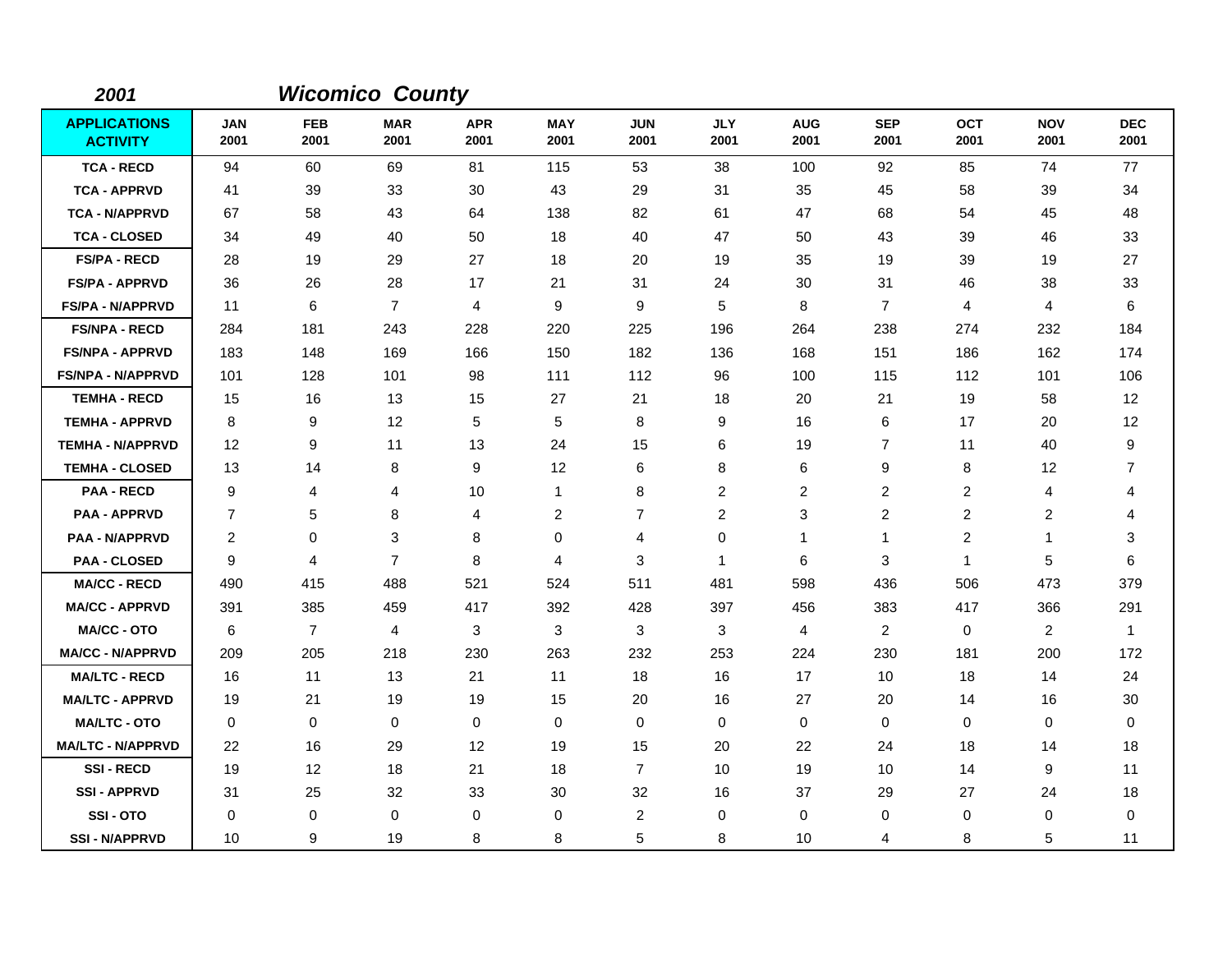| 2001                             |                    |                    | <b>Wicomico County</b> |                    |                    |                    |                    |                    |                    |                    |                    |                    |
|----------------------------------|--------------------|--------------------|------------------------|--------------------|--------------------|--------------------|--------------------|--------------------|--------------------|--------------------|--------------------|--------------------|
| <b>CASELOAD</b><br><b>COUNTS</b> | <b>JAN</b><br>2001 | <b>FEB</b><br>2001 | <b>MAR</b><br>2001     | <b>APR</b><br>2001 | <b>MAY</b><br>2001 | <b>JUN</b><br>2001 | <b>JLY</b><br>2001 | <b>AUG</b><br>2001 | <b>SEP</b><br>2001 | <b>OCT</b><br>2001 | <b>NOV</b><br>2001 | <b>DEC</b><br>2001 |
| <b>TCA - CASE/PAID</b>           | 426                | 436                | 437                    | 419                | 444                | 429                | 417                | 405                | 421                | 453                | 431                | 443                |
| <b>TCA - ADULT/RECIP</b>         | 246                | 267                | 265                    | 250                | 271                | 249                | 247                | 227                | 243                | 273                | 258                | 257                |
| <b>TCA - CHILD/RECIP</b>         | 733                | 755                | 776                    | 736                | 728                | 747                | 704                | 694                | 739                | 821                | 777                | 800                |
| <b>TCA - TOTAL/RECIP</b>         | 979                | 1,022              | 1,041                  | 986                | 999                | 996                | 951                | 921                | 982                | 1,094              | 1,035              | 1,057              |
| <b>TCA - NET/EXPEND</b>          | \$132,708          | \$137,616          | \$140,288              | \$123,864          | \$129,726          | \$126,702          | \$137,620          | \$102,048          | \$152,285          | \$147,778          | \$152,373          | \$169,243          |
| <b>FS/PA - H/HOLD CERT</b>       | 704                | 686                | 672                    | 656                | 653                | 696                | 670                | 664                | 662                | 677                | 704                | 705                |
| <b>FS/PA - H/HOLD PART</b>       | 703                | 684                | 670                    | 656                | 651                | 694                | 670                | 662                | 660                | 675                | 704                | 705                |
| <b>FS/PA - INDVD PART</b>        | 1,242              | 1,212              | 1,151                  | 1,110              | 1.110              | 1,222              | 1.170              | 1,131              | 1,135              | 1,151              | 1,249              | 1,248              |
| <b>FS/NPA - H/HOLD CERT</b>      | 1,421              | 1,391              | 1,392                  | 1,385              | 1,391              | 1,400              | 1,393              | 1,412              | 1,376              | 1,423              | 1,414              | 1,486              |
| <b>FS/NPA - H/HOLD PART</b>      | 1,411              | 1,390              | 1,383                  | 1,378              | 1,381              | 1,387              | 1,383              | 1,399              | 1,366              | 1,412              | 1,405              | 1,478              |
| <b>FS/NPA - INDVD PART</b>       | 3,784              | 3,715              | 3,727                  | 3,719              | 3,775              | 3,772              | 3,794              | 3,832              | 3,809              | 3,942              | 3,884              | 4,081              |
| <b>FS/TOTAL - ISSUED</b>         | \$348,165          | \$345,221          | \$341,387              | \$340,503          | \$343,172          | \$343,764          | \$339,133          | \$4,963            | \$337,697          | \$368,131          | \$369,283          | \$390,962          |
| <b>GPA/PW - CASE/PAID</b>        | 0                  | 0                  | $\mathbf 0$            | 0                  | 0                  | 0                  | $\mathbf 0$        | 0                  | 0                  | 0                  | 0                  | 0                  |
| <b>TEMHA - CASE/PAID</b>         | 66                 | 68                 | 70                     | 63                 | 53                 | 57                 | 62                 | 78                 | 65                 | 88                 | 89                 | 99                 |
| <b>TEMHA - RECIP</b>             | 66                 | 68                 | 70                     | 63                 | 53                 | 57                 | 62                 | 78                 | 65                 | 88                 | 89                 | 99                 |
| <b>TEMHA - NET/EXPEND</b>        | \$9,467            | \$1,391            | \$7,563                | \$2,797            | (\$4,518)          | \$9,492            | \$10,943           | \$11,590           | \$7,516            | \$15,848           | \$13,005           | \$11,318           |
| <b>PAA - CASE/PAID</b>           | 106                | 113                | 109                    | 109                | 101                | 99                 | 102                | 98                 | 97                 | 102                | 94                 | 95                 |
| <b>PAA - RECIP</b>               | 106                | 113                | 109                    | 109                | 101                | 99                 | 102                | 98                 | 97                 | 102                | 94                 | 95                 |
| <b>PAA - NET/EXPEND</b>          | \$27,058           | \$27,587           | \$28,845               | \$30,534           | \$30,438           | \$31,294           | \$30,217           | \$28,437           | \$28,394           | \$27,516           | \$27,990           | \$27,718           |
| <b>MA\CC - CUC</b>               | 4,745              | 4,971              | 4,858                  | 5,141              | 4,963              | 5,230              | 4,971              | 5,078              | 5,334              | 5,204              | 5,494              | 5,343              |
| <b>MA\CC - SPEND DOWN</b>        | 21                 | 27                 | 26                     | 27                 | 24                 | 29                 | 26                 | 23                 | 29                 | 19                 | 25                 | 18                 |
| <b>MA\LTC - CUC</b>              | 578                | 570                | 565                    | 561                | 555                | 558                | 553                | 552                | 560                | 552                | 546                | 549                |
| <b>MA\LTC - SPEND DOWN</b>       | $\mathbf 0$        | 0                  | $\mathbf 0$            | $\mathbf 0$        | 0                  | 0                  | $\mathbf 0$        | 0                  | 0                  | 0                  | 0                  | 0                  |
| SSI-CUC                          | 1,600              | 1,611              | 1,617                  | 1,643              | 1,662              | 1,680              | 1,686              | 1,706              | 1,731              | 1,722              | 1,705              | 1,704              |
| <b>TCA - RECONS</b>              | 57                 | 41                 | 49                     | 36                 | 48                 | 35                 | 49                 | 41                 | 38                 | 48                 | 28                 | 28                 |
| <b>PAA - RECONS</b>              | 3                  | 4                  | 6                      | $\overline{2}$     | 3                  | 4                  | 3                  | 5                  | $\mathbf{1}$       | $\overline{2}$     | $\mathbf{1}$       | $\mathbf{1}$       |
| <b>PA/FS - RECONS</b>            | 106                | 94                 | 91                     | 76                 | 93                 | 99                 | 87                 | 88                 | 98                 | 105                | 76                 | 80                 |
| <b>NPA/FS - RECONS</b>           | 214                | 190                | 213                    | 194                | 211                | 199                | 180                | 226                | 178                | 212                | 169                | 212                |
| <b>MA/CC - RECONS</b>            | 325                | 270                | 425                    | 381                | 492                | 366                | 384                | 451                | 436                | 358                | 326                | 393                |
| <b>MA/LTC - RECONS</b>           | 17                 | $12 \overline{ }$  | 22                     | 23                 | 23                 | 9                  | 14                 | 15                 | 14                 | 10                 | 9                  | 11                 |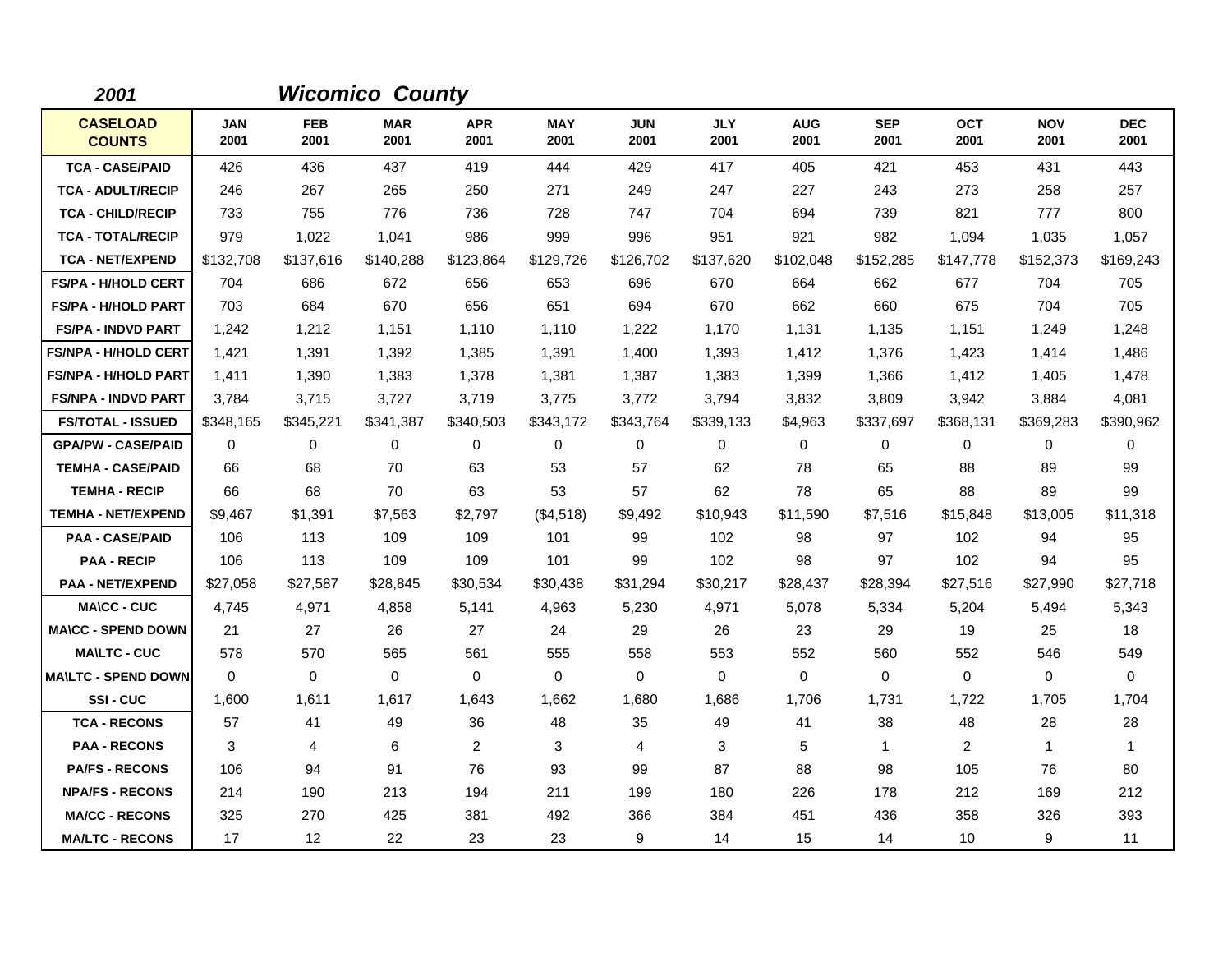| 2002                                   |                    |                    | <b>Wicomico County</b> |                    |                    |                    |                    |                    |                    |                    |                    |                    |
|----------------------------------------|--------------------|--------------------|------------------------|--------------------|--------------------|--------------------|--------------------|--------------------|--------------------|--------------------|--------------------|--------------------|
| <b>APPLICATIONS</b><br><b>ACTIVITY</b> | <b>JAN</b><br>2002 | <b>FEB</b><br>2002 | <b>MAR</b><br>2002     | <b>APR</b><br>2002 | <b>MAY</b><br>2002 | <b>JUN</b><br>2002 | <b>JLY</b><br>2002 | <b>AUG</b><br>2002 | <b>SEP</b><br>2002 | <b>OCT</b><br>2002 | <b>NOV</b><br>2002 | <b>DEC</b><br>2002 |
| <b>TCA - RECD</b>                      | 85                 | 62                 | 89                     | 79                 | 66                 | 82                 | 72                 | 99                 | 101                | 90                 | 77                 | 73                 |
| <b>TCA - APPRVD</b>                    | 49                 | 47                 | 47                     | 53                 | 43                 | 39                 | 42                 | 63                 | 67                 | 53                 | 65                 | 42                 |
| <b>TCA - N/APPRVD</b>                  | 56                 | 49                 | 67                     | 56                 | 39                 | 48                 | 47                 | 45                 | 58                 | 64                 | 45                 | 52                 |
| <b>TCA - CLOSED</b>                    | 37                 | 47                 | 54                     | 55                 | 42                 | 57                 | 51                 | 52                 | 32                 | 56                 | 41                 | 29                 |
| <b>FS/PA - RECD</b>                    | 28                 | 21                 | 40                     | 36                 | 42                 | 36                 | 39                 | 51                 | 37                 | 51                 | 38                 | 53                 |
| <b>FS/PA - APPRVD</b>                  | 44                 | 34                 | 47                     | 45                 | 48                 | 35                 | 39                 | 54                 | 49                 | 52                 | 59                 | 56                 |
| <b>FS/PA - N/APPRVD</b>                | 9                  | $\overline{7}$     | 6                      | 11                 | $\overline{7}$     | 4                  | 14                 | 6                  | 6                  | 18                 | 9                  | 18                 |
| <b>FS/NPA - RECD</b>                   | 334                | 180                | 225                    | 241                | 235                | 229                | 291                | 281                | 279                | 309                | 249                | 480                |
| <b>FS/NPA - APPRVD</b>                 | 188                | 157                | 183                    | 159                | 179                | 169                | 216                | 238                | 181                | 263                | 197                | 355                |
| <b>FS/NPA - N/APPRVD</b>               | 130                | 126                | 110                    | 113                | 119                | 112                | 97                 | 92                 | 95                 | 139                | 92                 | 265                |
| <b>TEMHA - RECD</b>                    | 15                 | 11                 | 20                     | 17                 | 22                 | 19                 | 27                 | 20                 | 24                 | 33                 | 25                 | 21                 |
| <b>TEMHA - APPRVD</b>                  | 12                 | 11                 | 13                     | 4                  | 12                 | 5                  | 11                 | 10                 | 18                 | 19                 | 14                 | 13                 |
| <b>TEMHA - N/APPRVD</b>                | 20                 | 12                 | $\overline{7}$         | 15                 | 13                 | 14                 | 16                 | 14                 | 16                 | 14                 | 19                 | 11                 |
| <b>TEMHA - CLOSED</b>                  | 14                 | 12                 | 8                      | 11                 | 13                 | 15                 | 15                 | 14                 | $\overline{7}$     | 13                 | 10                 | 6                  |
| <b>PAA - RECD</b>                      | 5                  | $\mathbf{1}$       | 8                      | 5                  | $\,$ 5 $\,$        | 3                  | 8                  | 4                  | $\overline{c}$     | 1                  | 1                  | 5                  |
| <b>PAA - APPRVD</b>                    | 4                  | 5                  | 5                      | 6                  | 4                  | 5                  | 3                  | 5                  | $\overline{4}$     | 0                  | $\overline{c}$     | 5                  |
| <b>PAA - N/APPRVD</b>                  | 2                  | 3                  | $\mathbf{1}$           | 1                  | 5                  | 1                  | 0                  | 3                  | 0                  | 3                  | 0                  | -1                 |
| <b>PAA - CLOSED</b>                    | $\overline{7}$     | 4                  | 6                      | 3                  | $\mathbf 0$        | 3                  | 6                  | 6                  | 3                  | 3                  | 6                  | 5                  |
| <b>MA/CC - RECD</b>                    | 505                | 456                | 478                    | 476                | 474                | 439                | 511                | 529                | 532                | 562                | 468                | 370                |
| <b>MA/CC - APPRVD</b>                  | 421                | 383                | 355                    | 355                | 422                | 321                | 392                | 463                | 436                | 481                | 363                | 368                |
| <b>MA/CC - OTO</b>                     | $\overline{1}$     | 6                  | $\mathbf{1}$           | $\overline{2}$     | $\overline{4}$     | 3                  | 2                  | 3                  | $\mathbf{1}$       | 3                  | $\mathbf{1}$       | 4                  |
| <b>MA/CC - N/APPRVD</b>                | 203                | 190                | 175                    | 164                | 189                | 163                | 173                | 196                | 175                | 205                | 182                | 140                |
| <b>MA/LTC - RECD</b>                   | 12                 | 16                 | 21                     | 20                 | 15                 | 21                 | 28                 | 16                 | 6                  | 18                 | 10                 | 16                 |
| <b>MA/LTC - APPRVD</b>                 | 16                 | 31                 | 20                     | 17                 | 29                 | 19                 | 16                 | 20                 | 14                 | 20                 | 21                 | 14                 |
| <b>MA/LTC - OTO</b>                    | 0                  | 0                  | 0                      | 0                  | 0                  | 0                  | 0                  | 0                  | 0                  | 0                  | 0                  | 0                  |
| <b>MA/LTC - N/APPRVD</b>               | 18                 | 20                 | 19                     | 22                 | 18                 | 16                 | 10                 | 20                 | 21                 | 22                 | 22                 | 13                 |
| <b>SSI-RECD</b>                        | 11                 | 17                 | $\overline{7}$         | 6                  | 14                 | 12                 | 18                 | $\overline{7}$     | 12                 | 6                  | 18                 | 11                 |
| <b>SSI - APPRVD</b>                    | 24                 | 33                 | 19                     | 17                 | 34                 | 24                 | 33                 | 15                 | 28                 | 13                 | 41                 | 14                 |
| SSI-OTO                                | 0                  | 2                  | 0                      | 0                  | 0                  | $\overline{c}$     | 0                  | 0                  | 0                  | 0                  | 0                  | $\overline{2}$     |
| <b>SSI - N/APPRVD</b>                  | 6                  | 10                 | 9                      | 6                  | 14                 | 13                 | 16                 | 5                  | $\overline{7}$     | 4                  | 16                 | 5                  |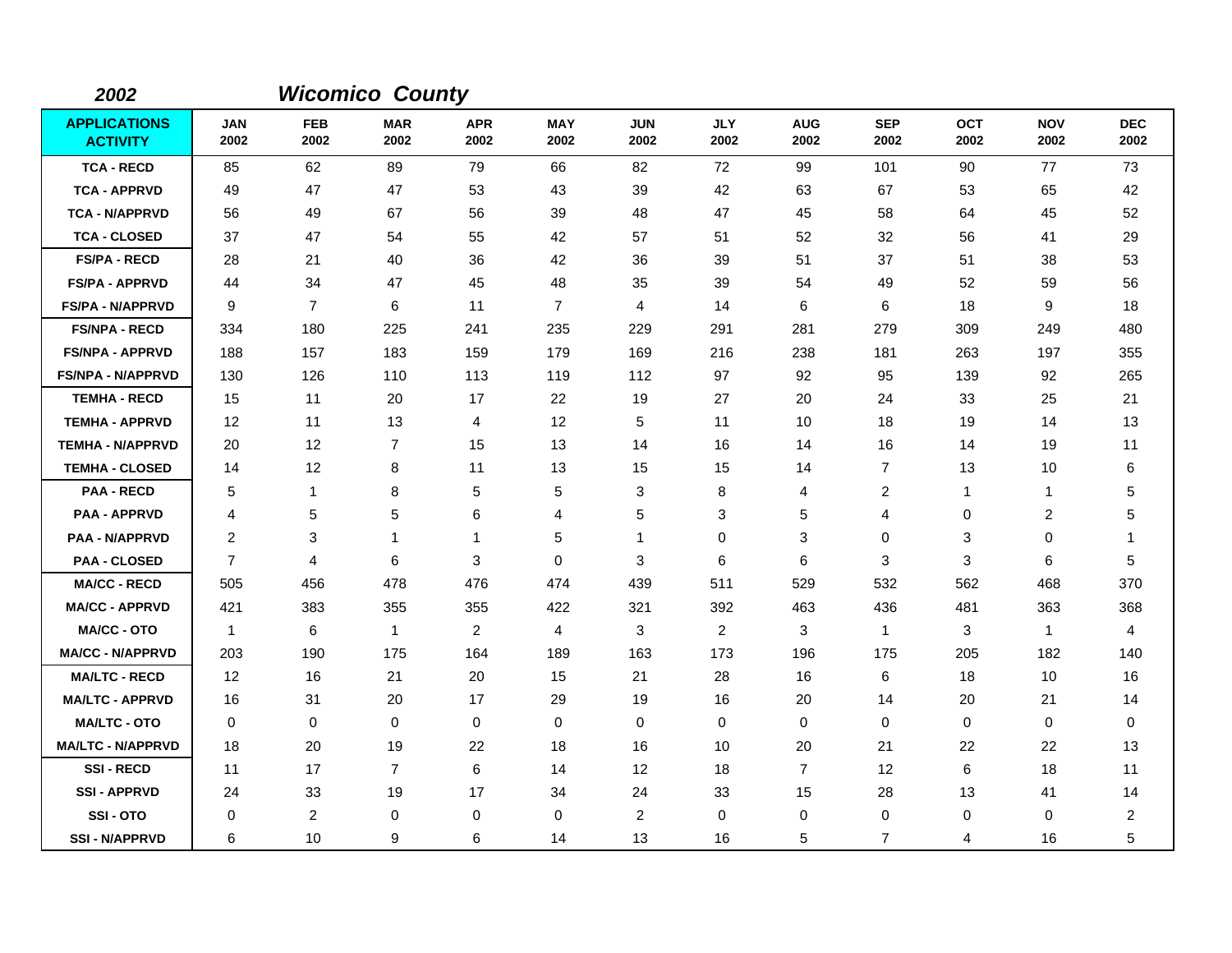| 2002                             |                    |                    | <b>Wicomico County</b> |                    |                    |                    |                    |                    |                    |                    |                    |                    |
|----------------------------------|--------------------|--------------------|------------------------|--------------------|--------------------|--------------------|--------------------|--------------------|--------------------|--------------------|--------------------|--------------------|
| <b>CASELOAD</b><br><b>COUNTS</b> | <b>JAN</b><br>2002 | <b>FEB</b><br>2002 | <b>MAR</b><br>2002     | <b>APR</b><br>2002 | <b>MAY</b><br>2002 | <b>JUN</b><br>2002 | <b>JLY</b><br>2002 | <b>AUG</b><br>2002 | <b>SEP</b><br>2002 | <b>OCT</b><br>2002 | <b>NOV</b><br>2002 | <b>DEC</b><br>2002 |
| <b>TCA - CASE/PAID</b>           | 470                | 473                | 470                    | 476                | 456                | 437                | 428                | 446                | 495                | 481                | 515                | 508                |
| <b>TCA - ADULT/RECIP</b>         | 288                | 287                | 282                    | 281                | 265                | 239                | 237                | 259                | 296                | 289                | 333                | 331                |
| <b>TCA - CHILD/RECIP</b>         | 829                | 843                | 814                    | 852                | 795                | 767                | 757                | 780                | 865                | 860                | 946                | 925                |
| <b>TCA - TOTAL/RECIP</b>         | 1,117              | 1,130              | 1,092                  | 1,133              | 1,060              | 1,006              | 994                | 1,039              | 1,160              | 1,149              | 1,279              | 1,256              |
| <b>TCA - NET/EXPEND</b>          | \$157,412          | \$161,659          | \$153,387              | \$155,025          | \$153,805          | \$129,019          | \$151,090          | \$148,700          | \$167,237          | \$164,587          | \$178.094          | \$184,419          |
| <b>FS/PA - H/HOLD CERT</b>       | 719                | 715                | 719                    | 719                | 718                | 709                | 685                | 691                | 710                | 727                | 754                | 773                |
| <b>FS/PA - H/HOLD PART</b>       | 717                | 711                | 717                    | 718                | 715                | 707                | 682                | 687                | 708                | 724                | 752                | 770                |
| <b>FS/PA - INDVD PART</b>        | 1,281              | 1,267              | 1,261                  | 1,258              | 1,275              | 1,248              | 1.181              | 1,201              | 1,277              | 1.317              | 1,394              | 1,433              |
| <b>FS/NPA - H/HOLD CERT</b>      | 1,510              | 1,561              | 1,592                  | 1,575              | 1,573              | 1,573              | 1,602              | 1,651              | 1,634              | 1,697              | 1,723              | 1,724              |
| <b>FS/NPA - H/HOLD PART</b>      | 1,501              | 1,553              | 1,584                  | 1,562              | 1,565              | 1,557              | 1,597              | 1,635              | 1,624              | 1,682              | 1,718              | 1,717              |
| <b>FS/NPA - INDVD PART</b>       | 4,162              | 4,313              | 4,444                  | 4,379              | 4,349              | 4,328              | 4,447              | 4,581              | 4,529              | 4.685              | 4,749              | 4,704              |
| <b>FS/TOTAL - ISSUED</b>         | \$392,940          | \$0                | \$415,115              | \$407,773          | \$400,717          | \$395,025          | \$395,651          | \$404,464          | \$405,173          | \$440,423          | \$451,409          | \$451,129          |
| <b>GPA/PW - CASE/PAID</b>        | 0                  | 0                  | $\mathbf 0$            | 0                  | $\mathbf 0$        | 0                  | 0                  | 0                  | 0                  | 0                  | $\mathbf 0$        | 0                  |
| <b>TEMHA - CASE/PAID</b>         | 89                 | 87                 | 103                    | 85                 | 85                 | 79                 | 90                 | 78                 | 103                | 99                 | 102                | 108                |
| <b>TEMHA - RECIP</b>             | 88                 | 86                 | 103                    | 85                 | 85                 | 77                 | 87                 | 78                 | 102                | 99                 | 102                | 108                |
| <b>TEMHA - NET/EXPEND</b>        | \$15,338           | \$13,478           | \$13,365               | \$12,806           | \$12,737           | \$16,013           | (\$1,585)          | \$13,513           | \$13,763           | \$18,112           | \$4,653            | \$15,585           |
| <b>PAA - CASE/PAID</b>           | 94                 | 100                | 95                     | 100                | 104                | 98                 | 104                | 104                | 105                | 98                 | 98                 | 94                 |
| <b>PAA - RECIP</b>               | 94                 | 100                | 95                     | 100                | 104                | 98                 | 104                | 104                | 105                | 98                 | 98                 | 94                 |
| <b>PAA - NET/EXPEND</b>          | \$25,773           | \$24,476           | \$25,215               | \$27,050           | \$26,534           | \$26,678           | \$27,428           | \$28,140           | \$27,343           | \$25,171           | \$23,818           | \$35,625           |
| <b>MA\CC - CUC</b>               | 5,434              | 5,675              | 5,479                  | 5,717              | 5,562              | 5,771              | 5,555              | 5,630              | 5,843              | 5,685              | 5,890              | 5,769              |
| <b>MA\CC - SPEND DOWN</b>        | 21                 | 30                 | 22                     | 31                 | 24                 | 33                 | 31                 | 35                 | 38                 | 23                 | 27                 | 23                 |
| <b>MA\LTC - CUC</b>              | 546                | 558                | 554                    | 556                | 554                | 557                | 546                | 544                | 546                | 545                | 550                | 545                |
| <b>MA\LTC - SPEND DOWN</b>       | $\mathbf 0$        | 0                  | $\mathbf 0$            | $\mathbf 0$        | $\mathbf 0$        | 0                  | $\mathbf 0$        | 0                  | 0                  | 0                  | 0                  | 0                  |
| SSI-CUC                          | 1.713              | 1,732              | 1,715                  | 1,725              | 1,722              | 1,732              | 1,702              | 1,664              | 1,684              | 1,660              | 1,690              | 1,682              |
| <b>TCA - RECONS</b>              | 40                 | 48                 | 59                     | 27                 | 39                 | 28                 | 19                 | 30                 | 25                 | 32                 | 23                 | 22                 |
| <b>PAA - RECONS</b>              | $\mathbf{1}$       | $\mathbf{1}$       | $\overline{2}$         | $\mathbf{1}$       | 3                  | 5                  | $\mathbf{1}$       | $\mathbf{1}$       | 0                  | $\mathbf{1}$       | $\mathbf{1}$       | $\overline{2}$     |
| <b>PA/FS - RECONS</b>            | 94                 | 83                 | 116                    | 60                 | 91                 | 75                 | 62                 | 72                 | 86                 | 65                 | 91                 | 68                 |
| <b>NPA/FS - RECONS</b>           | 189                | 128                | 176                    | 140                | 161                | 133                | 123                | 144                | 134                | 185                | 148                | 149                |
| <b>MA/CC - RECONS</b>            | 415                | 400                | 461                    | 465                | 447                | 440                | 409                | 570                | 341                | 483                | 421                | 474                |
| <b>MA/LTC - RECONS</b>           | 13                 | 16                 | 13                     | 21                 | 15                 | 10                 | 13                 | 12                 | 9                  | 8                  | 15                 | 11                 |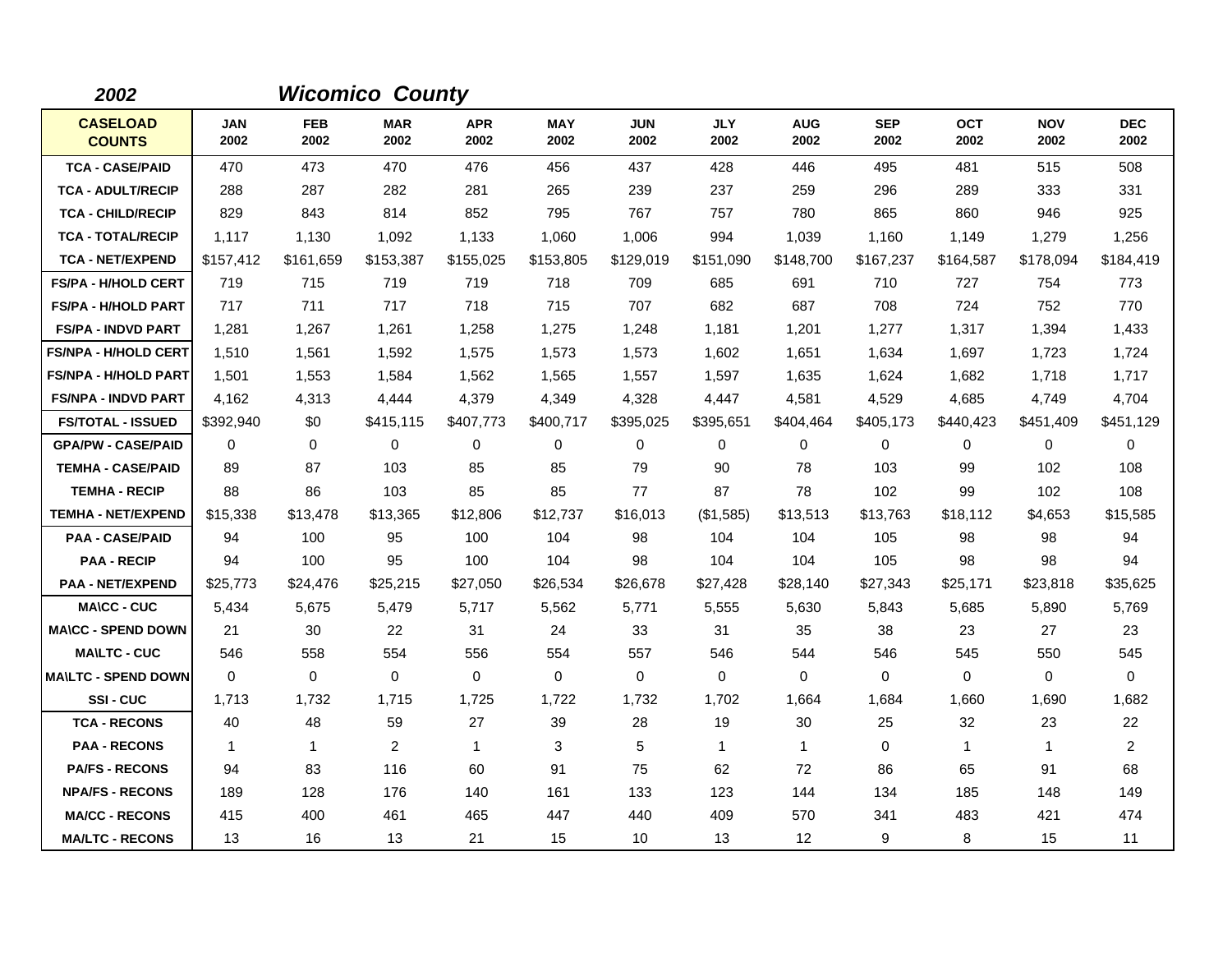| 2003                                   |                    |                    | <b>Wicomico County</b> |                    |                    |                    |                    |                    |                    |                    |                    |                    |
|----------------------------------------|--------------------|--------------------|------------------------|--------------------|--------------------|--------------------|--------------------|--------------------|--------------------|--------------------|--------------------|--------------------|
| <b>APPLICATIONS</b><br><b>ACTIVITY</b> | <b>JAN</b><br>2003 | <b>FEB</b><br>2003 | <b>MAR</b><br>2003     | <b>APR</b><br>2003 | <b>MAY</b><br>2003 | <b>JUN</b><br>2003 | <b>JLY</b><br>2003 | <b>AUG</b><br>2003 | <b>SEP</b><br>2003 | <b>OCT</b><br>2003 | <b>NOV</b><br>2003 | <b>DEC</b><br>2003 |
| <b>TCA - RECD</b>                      | 88                 | 63                 | 81                     | 83                 | 80                 | 76                 | 84                 | 84                 | 96                 | 80                 | 74                 | 87                 |
| <b>TCA - APPRVD</b>                    | 54                 | 46                 | 38                     | 61                 | 46                 | 35                 | 50                 | 50                 | 51                 | 59                 | 39                 | 55                 |
| <b>TCA - N/APPRVD</b>                  | 44                 | 39                 | 43                     | 57                 | 55                 | 47                 | 54                 | 56                 | 49                 | 54                 | 47                 | 41                 |
| <b>TCA - CLOSED</b>                    | 43                 | 37                 | 35                     | 50                 | 50                 | 54                 | 46                 | 45                 | 55                 | 62                 | 39                 | 32                 |
| <b>FS/PA - RECD</b>                    | 26                 | 21                 | 21                     | 27                 | 21                 | 28                 | 25                 | 37                 | 32                 | 27                 | 34                 | 25                 |
| <b>FS/PA - APPRVD</b>                  | 27                 | 33                 | 25                     | 36                 | 20                 | 26                 | 31                 | 34                 | 24                 | 35                 | 33                 | 30                 |
| <b>FS/PA - N/APPRVD</b>                | 5                  | 10                 | 3                      | $\overline{2}$     | $\overline{2}$     | $\overline{7}$     | 3                  | 8                  | 4                  | 4                  | 4                  | 5                  |
| <b>FS/NPA - RECD</b>                   | 320                | 201                | 288                    | 250                | 288                | 281                | 306                | 386                | 303                | 348                | 281                | 321                |
| <b>FS/NPA - APPRVD</b>                 | 241                | 177                | 207                    | 223                | 219                | 200                | 273                | 263                | 208                | 292                | 227                | 256                |
| <b>FS/NPA - N/APPRVD</b>               | 113                | 75                 | 97                     | 85                 | 99                 | 95                 | 114                | 158                | 81                 | 88                 | 89                 | 98                 |
| <b>TEMHA - RECD</b>                    | 28                 | 28                 | 30                     | 37                 | 34                 | 29                 | 35                 | 23                 | 36                 | 44                 | 30                 | 37                 |
| <b>TEMHA - APPRVD</b>                  | 16                 | 11                 | 20                     | 15                 | 19                 | 15                 | 14                 | 11                 | 11                 | 22                 | 19                 | 12                 |
| <b>TEMHA - N/APPRVD</b>                | 20                 | 13                 | 21                     | 20                 | 32                 | 16                 | 23                 | 21                 | 21                 | 21                 | 27                 | 25                 |
| <b>TEMHA - CLOSED</b>                  | 10                 | 6                  | 11                     | 18                 | 16                 | 11                 | 15                 | 9                  | 16                 | 21                 | 13                 | 13                 |
| <b>PAA - RECD</b>                      | 4                  | 5                  | 8                      | 3                  | $\overline{7}$     | 6                  | 5                  | 9                  | $\overline{7}$     | 4                  | 3                  | 8                  |
| <b>PAA - APPRVD</b>                    | 3                  | 5                  | 8                      | 3                  | 8                  | 6                  | 6                  | 6                  | 5                  | 3                  | 3                  | 8                  |
| <b>PAA - N/APPRVD</b>                  | 0                  | 2                  | $\mathbf{1}$           | $\overline{c}$     | 1                  | $\overline{2}$     | $\mathbf 1$        | 2                  | $\overline{2}$     | 1                  | 1                  | $\overline{2}$     |
| <b>PAA - CLOSED</b>                    | 2                  | 6                  | 5                      | 6                  | 8                  | 10                 | 6                  | $\mathbf{1}$       | 6                  | 9                  | 3                  | 5                  |
| <b>MA/CC - RECD</b>                    | 559                | 410                | 637                    | 537                | 501                | 548                | 534                | 526                | 510                | 607                | 447                | 515                |
| <b>MA/CC - APPRVD</b>                  | 404                | 346                | 437                    | 458                | 389                | 399                | 437                | 416                | 363                | 429                | 353                | 399                |
| <b>MA/CC - OTO</b>                     | 9                  | $\mathbf{1}$       | 3                      | 4                  | $\overline{2}$     | 4                  | $\overline{2}$     | 0                  | $\mathbf 0$        | $\overline{c}$     | 6                  | $\mathbf{1}$       |
| <b>MA/CC - N/APPRVD</b>                | 172                | 157                | 291                    | 254                | 221                | 195                | 235                | 212                | 213                | 217                | 187                | 217                |
| <b>MA/LTC - RECD</b>                   | 17                 | 20                 | 38                     | 20                 | 13                 | 13                 | 23                 | 14                 | 15                 | 32                 | 11                 | 25                 |
| <b>MA/LTC - APPRVD</b>                 | 21                 | 21                 | 26                     | 25                 | 29                 | 18                 | 15                 | 27                 | 17                 | 34                 | 21                 | 19                 |
| <b>MA/LTC - OTO</b>                    | 0                  | 0                  | 0                      | 0                  | 0                  | 0                  | 0                  | 0                  | 0                  | 0                  | 0                  | 0                  |
| <b>MA/LTC - N/APPRVD</b>               | 26                 | 14                 | 42                     | 19                 | 25                 | 17                 | 24                 | 21                 | 22                 | 38                 | 19                 | 24                 |
| <b>SSI-RECD</b>                        | 11                 | 9                  | 16                     | 17                 | 16                 | 18                 | 3                  | 17                 | 11                 | 10                 | 9                  | $\overline{5}$     |
| <b>SSI - APPRVD</b>                    | 22                 | 19                 | 30                     | 50                 | 36                 | 30                 | 17                 | 43                 | 20                 | 25                 | 24                 | 18                 |
| SSI-OTO                                | 0                  | 1                  | 0                      | 0                  | 0                  | 0                  | 1                  | 0                  | 0                  | 0                  | 0                  | 0                  |
| <b>SSI - N/APPRVD</b>                  | 11                 | 6                  | 8                      | 19                 | 16                 | 12                 | 4                  | 6                  | 5                  | $\overline{7}$     | 8                  | 3                  |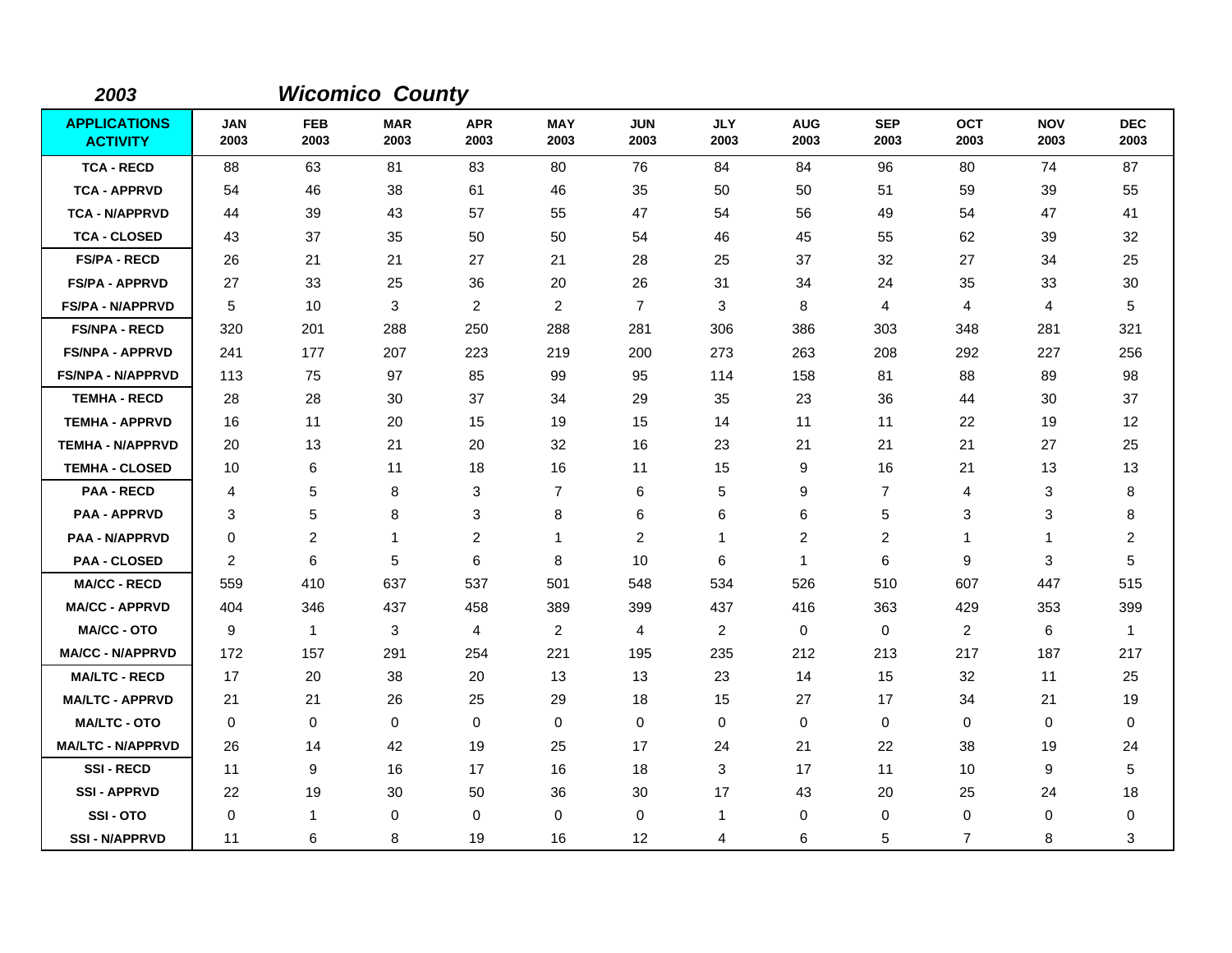| 2003                             |                    |                    | <b>Wicomico County</b> |                    |                    |                    |                    |                    |                    |                    |                    |                    |
|----------------------------------|--------------------|--------------------|------------------------|--------------------|--------------------|--------------------|--------------------|--------------------|--------------------|--------------------|--------------------|--------------------|
| <b>CASELOAD</b><br><b>COUNTS</b> | <b>JAN</b><br>2003 | <b>FEB</b><br>2003 | <b>MAR</b><br>2003     | <b>APR</b><br>2003 | <b>MAY</b><br>2003 | <b>JUN</b><br>2003 | <b>JLY</b><br>2003 | <b>AUG</b><br>2003 | <b>SEP</b><br>2003 | <b>OCT</b><br>2003 | <b>NOV</b><br>2003 | <b>DEC</b><br>2003 |
| <b>TCA - CASE/PAID</b>           | 512                | 524                | 532                    | 545                | 528                | 504                | 526                | 525                | 519                | 523                | 513                | 548                |
| <b>TCA - ADULT/RECIP</b>         | 336                | 339                | 348                    | 362                | 337                | 314                | 332                | 343                | 324                | 326                | 325                | 353                |
| <b>TCA - CHILD/RECIP</b>         | 930                | 959                | 975                    | 1,006              | 977                | 917                | 950                | 990                | 961                | 958                | 974                | 1,019              |
| <b>TCA - TOTAL/RECIP</b>         | 1,266              | 1,298              | 1,323                  | 1,368              | 1,314              | 1,231              | 1,282              | 1,333              | 1,285              | 1,284              | 1,299              | 1,372              |
| <b>TCA - NET/EXPEND</b>          | \$182,876          | \$190,522          | \$180,964              | \$184,382          | \$188,535          | \$175,894          | \$185,706          | \$188,566          | \$177,943          | \$185,783          | \$183,105          | \$203,247          |
| <b>FS/PA - H/HOLD CERT</b>       | 773                | 794                | 773                    | 806                | 816                | 827                | 836                | 827                | 799                | 797                | 800                | 799                |
| <b>FS/PA - H/HOLD PART</b>       | 771                | 790                | 771                    | 805                | 815                | 822                | 831                | 823                | 796                | 795                | 798                | 798                |
| <b>FS/PA - INDVD PART</b>        | 1,422              | 1,477              | 1,441                  | 1,521              | 1,556              | 1,582              | 1,586              | 1,570              | 1,521              | 1,508              | 1,486              | 1,486              |
| <b>FS/NPA - H/HOLD CERT</b>      | 1,787              | 1,776              | 1,824                  | 1,843              | 1,837              | 1,808              | 1,864              | 1,871              | 1,857              | 1,942              | 1,954              | 1,987              |
| <b>FS/NPA - H/HOLD PART</b>      | 1,767              | 1.763              | 1,809                  | 1,830              | 1,822              | 1,792              | 1,852              | 1,856              | 1,845              | 1,926              | 1,944              | 1,973              |
| <b>FS/NPA - INDVD PART</b>       | 4,854              | 4,825              | 4,926                  | 5,020              | 4,987              | 4,903              | 5,066              | 5,073              | 5,036              | 5,221              | 5,270              | 5,371              |
| <b>FS/TOTAL - ISSUED</b>         | \$463,954          | \$478,109          | \$485,471              | \$504,230          | \$501,568          | \$503,201          | \$517,086          | \$517,341          | \$509,215          | \$523,997          | \$531,896          | \$538,665          |
| <b>GPA/PW - CASE/PAID</b>        | $\Omega$           | $\Omega$           | $\mathbf 0$            | $\mathbf 0$        | $\mathbf 0$        | $\Omega$           | $\mathbf 0$        | 0                  | $\mathbf 0$        | 0                  | $\mathbf 0$        | 0                  |
| <b>TEMHA - CASE/PAID</b>         | 115                | 120                | 132                    | 132                | 131                | 120                | 141                | 135                | 129                | 135                | 141                | 135                |
| <b>TEMHA - RECIP</b>             | 114                | 120                | 132                    | 130                | 131                | 120                | 140                | 134                | 129                | 135                | 141                | 135                |
| <b>TEMHA - NET/EXPEND</b>        | \$13,577           | \$7,302            | \$18,143               | \$15,164           | \$23,291           | \$20,430           | \$15,167           | \$13,858           | \$14,551           | \$10,883           | \$17,606           | \$19,775           |
| <b>PAA - CASE/PAID</b>           | 95                 | 95                 | 96                     | 94                 | 94                 | 87                 | 95                 | 94                 | 95                 | 90                 | 90                 | 92                 |
| <b>PAA - RECIP</b>               | 95                 | 95                 | 96                     | 94                 | 94                 | 87                 | 95                 | 94                 | 95                 | 90                 | 90                 | 92                 |
| <b>PAA - NET/EXPEND</b>          | \$25,780           | \$26,509           | \$26,003               | \$28,462           | \$28,227           | \$26,115           | \$25,533           | \$27,161           | \$26,543           | \$26,987           | \$27,113           | \$27,426           |
| <b>MA\CC - CUC</b>               | 5,815              | 6,050              | 5,901                  | 6,130              | 5,940              | 6,214              | 6,066              | 5,953              | 6,262              | 6,459              | 6,654              | 6,395              |
| <b>MA\CC - SPEND DOWN</b>        | 22                 | 31                 | 20                     | 36                 | 30                 | 39                 | 37                 | 42                 | 54                 | 36                 | 39                 | 34                 |
| <b>MA\LTC - CUC</b>              | 544                | 529                | 519                    | 512                | 510                | 515                | 501                | 503                | 493                | 501                | 508                | 502                |
| <b>MA\LTC - SPEND DOWN</b>       | $\Omega$           | 0                  | $\mathbf 0$            | $\mathbf 0$        | $\mathbf 0$        | $\mathbf 0$        | $\mathbf 0$        | 0                  | 0                  | 0                  | 0                  | 0                  |
| <b>SSI-CUC</b>                   | 1,689              | 1,694              | 1,710                  | 1,740              | 1,749              | 1,765              | 1,770              | 1,797              | 1,808              | 1,807              | 1,809              | 1,811              |
| <b>TCA - RECONS</b>              | 30                 | 26                 | 32                     | 17                 | 28                 | 16                 | 34                 | 21                 | 20                 | 24                 | 21                 | 25                 |
| <b>PAA - RECONS</b>              | 2                  | 2                  | 3                      | 3                  | $\mathbf{1}$       | 3                  | $\mathbf 0$        | 0                  | 2                  | 0                  | 0                  | $\mathbf{1}$       |
| <b>PA/FS - RECONS</b>            | 89                 | 76                 | 80                     | 70                 | 86                 | 79                 | 92                 | 120                | 92                 | 92                 | 90                 | 105                |
| <b>NPA/FS - RECONS</b>           | 181                | 170                | 144                    | 207                | 169                | 173                | 164                | 207                | 149                | 167                | 154                | 179                |
| <b>MA/CC - RECONS</b>            | 551                | 456                | 477                    | 568                | 467                | 433                | 559                | 572                | 419                | 473                | 415                | 632                |
| <b>MA/LTC - RECONS</b>           | 14                 | 16                 | 15                     | 18                 | 20                 | 17                 | 15                 | 24                 | $\overline{7}$     | 10                 | 9                  | 19                 |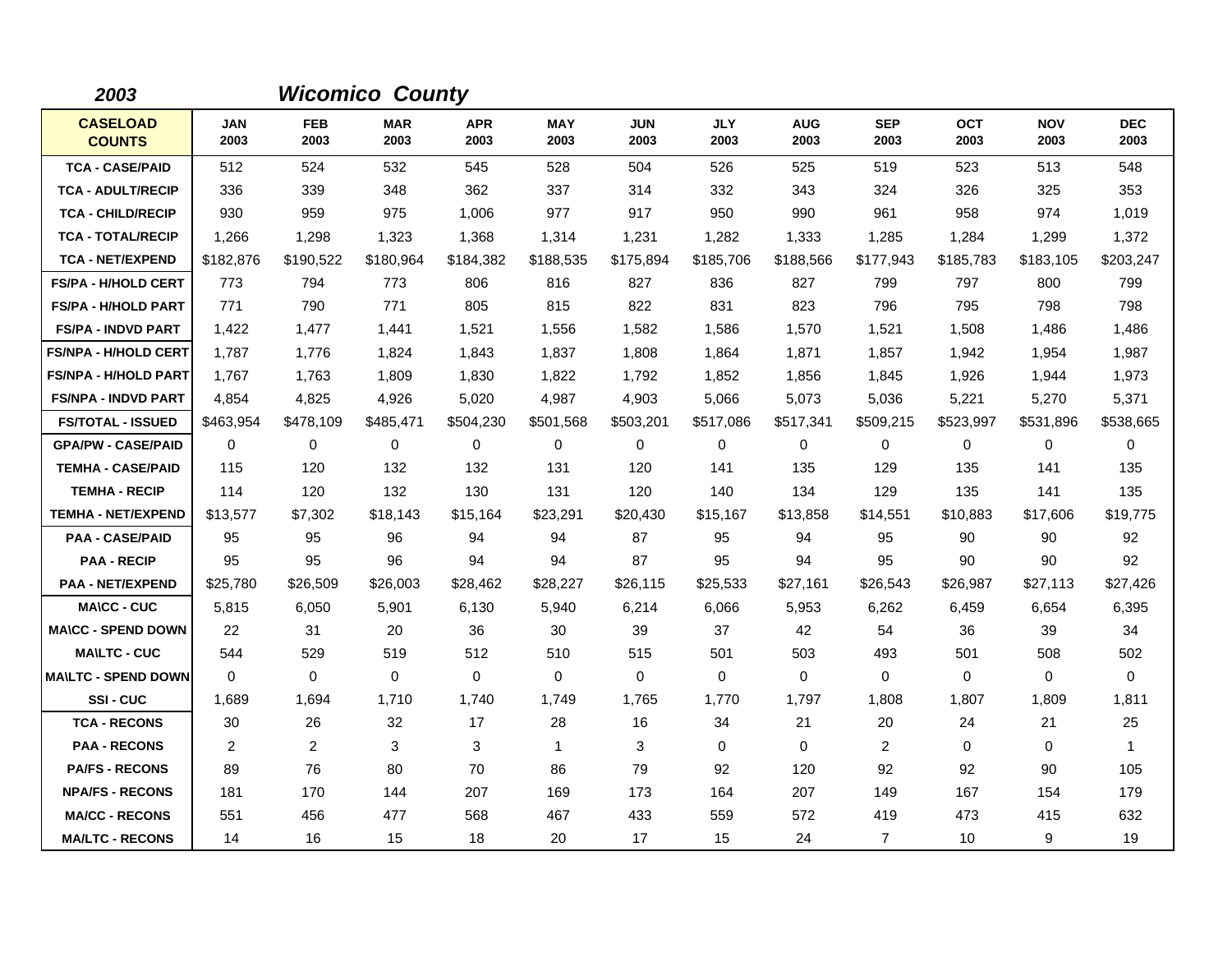| 2004                                   |                    |                    | <b>Wicomico County</b> |                    |                    |                    |                    |                    |                    |                    |                    |                    |
|----------------------------------------|--------------------|--------------------|------------------------|--------------------|--------------------|--------------------|--------------------|--------------------|--------------------|--------------------|--------------------|--------------------|
| <b>APPLICATIONS</b><br><b>ACTIVITY</b> | <b>JAN</b><br>2004 | <b>FEB</b><br>2004 | <b>MAR</b><br>2004     | <b>APR</b><br>2004 | <b>MAY</b><br>2004 | <b>JUN</b><br>2004 | <b>JLY</b><br>2004 | <b>AUG</b><br>2004 | <b>SEP</b><br>2004 | <b>OCT</b><br>2004 | <b>NOV</b><br>2004 | <b>DEC</b><br>2004 |
| <b>TCA - RECD</b>                      | 109                | 74                 | 93                     | 81                 | 81                 | 89                 | 100                | 126                | 104                | 135                | 101                | 105                |
| <b>TCA - APPRVD</b>                    | 44                 | 45                 | 36                     | 53                 | 28                 | 56                 | 44                 | 48                 | 60                 | 58                 | 55                 | 58                 |
| <b>TCA - N/APPRVD</b>                  | 73                 | 57                 | 69                     | 61                 | 44                 | 58                 | 63                 | 63                 | 86                 | 68                 | 78                 | 62                 |
| <b>TCA - CLOSED</b>                    | 37                 | 40                 | 48                     | 57                 | 42                 | 36                 | 56                 | 60                 | 58                 | 63                 | 38                 | 54                 |
| <b>FS/PA - RECD</b>                    | 35                 | 38                 | 20                     | 31                 | 32                 | 28                 | 43                 | 32                 | 32                 | 29                 | 31                 | 27                 |
| <b>FS/PA - APPRVD</b>                  | 36                 | 37                 | 25                     | 27                 | 25                 | 28                 | 39                 | 28                 | 26                 | 30                 | 29                 | 21                 |
| <b>FS/PA - N/APPRVD</b>                | 8                  | 9                  | 3                      | $\overline{7}$     | 3                  | $\overline{7}$     | 6                  | 5                  | 8                  | $\overline{7}$     | 6                  | $\overline{7}$     |
| <b>FS/NPA - RECD</b>                   | 383                | 286                | 347                    | 296                | 259                | 279                | 304                | 301                | 339                | 316                | 307                | 305                |
| <b>FS/NPA - APPRVD</b>                 | 289                | 245                | 290                    | 236                | 172                | 193                | 201                | 230                | 216                | 264                | 235                | 269                |
| <b>FS/NPA - N/APPRVD</b>               | 99                 | 110                | 97                     | 88                 | 102                | 121                | 101                | 105                | 118                | 144                | 91                 | 120                |
| <b>TEMHA - RECD</b>                    | 32                 | 24                 | 21                     | 38                 | 28                 | 41                 | 27                 | 43                 | 38                 | 44                 | 26                 | 34                 |
| <b>TEMHA - APPRVD</b>                  | 13                 | 9                  | $\overline{7}$         | 15                 | 10                 | 13                 | 15                 | 10                 | 19                 | 11                 | 15                 | 11                 |
| <b>TEMHA - N/APPRVD</b>                | 30                 | 25                 | 16                     | 10                 | 16                 | 23                 | 32                 | 24                 | 26                 | 25                 | 13                 | 32                 |
| <b>TEMHA - CLOSED</b>                  | 13                 | 19                 | 14                     | 23                 | 14                 | 9                  | 15                 | 22                 | 27                 | 20                 | 23                 | 22                 |
| <b>PAA - RECD</b>                      | 11                 | 2                  | 3                      | 5                  | $\mathbf{1}$       | 5                  | $\mathbf{1}$       | 3                  | $\mathbf 1$        | 5                  | 8                  | 8                  |
| <b>PAA - APPRVD</b>                    | 9                  | $\overline{7}$     | 1                      | 8                  | 3                  | 3                  | $\overline{c}$     | 4                  | $\mathbf 0$        | $\overline{c}$     | 4                  | 11                 |
| <b>PAA - N/APPRVD</b>                  | $\overline{2}$     | 4                  | $\mathbf{1}$           | 2                  | $\overline{2}$     | 0                  | 2                  | 2                  | 0                  | 0                  | 5                  | $\overline{2}$     |
| <b>PAA - CLOSED</b>                    | $\overline{4}$     | $\overline{7}$     | $\mathbf{1}$           | 8                  | $\overline{7}$     | $\overline{7}$     | $\mathbf{1}$       | 6                  | 6                  | $\mathbf{1}$       | 3                  | $\overline{7}$     |
| <b>MA/CC - RECD</b>                    | 597                | 493                | 678                    | 580                | 552                | 538                | 583                | 616                | 660                | 625                | 485                | 542                |
| <b>MA/CC - APPRVD</b>                  | 461                | 398                | 453                    | 396                | 425                | 406                | 404                | 425                | 493                | 432                | 359                | 364                |
| <b>MA/CC - OTO</b>                     | 6                  | 0                  | $\mathbf{1}$           | 1                  | 0                  | 5                  | 3                  | 4                  | 5                  | $\mathbf 0$        | $\mathbf{1}$       | $\overline{2}$     |
| <b>MA/CC - N/APPRVD</b>                | 254                | 238                | 274                    | 260                | 233                | 213                | 265                | 229                | 272                | 270                | 244                | 254                |
| <b>MA/LTC - RECD</b>                   | 22                 | 31                 | 20                     | 31                 | 13                 | 25                 | 19                 | 22                 | 21                 | 24                 | 14                 | 12                 |
| <b>MA/LTC - APPRVD</b>                 | 12                 | 27                 | 19                     | 31                 | 21                 | 28                 | 26                 | 31                 | 22                 | 19                 | 15                 | 20                 |
| <b>MA/LTC - OTO</b>                    | 0                  | 0                  | 0                      | 0                  | 0                  | 0                  | 0                  | 0                  | $\mathbf 0$        | 0                  | 0                  | 0                  |
| <b>MA/LTC - N/APPRVD</b>               | 11                 | 39                 | 28                     | 31                 | 17                 | 33                 | 30                 | 28                 | 26                 | 19                 | 13                 | 25                 |
| <b>SSI-RECD</b>                        | 21                 | 14                 | 22                     | 15                 | 15                 | 21                 | $12 \,$            | 10                 | 14                 | 11                 | 10                 | 5                  |
| <b>SSI-APPRVD</b>                      | 35                 | 27                 | 32                     | 33                 | 25                 | 28                 | 25                 | 28                 | 49                 | 29                 | 23                 | 12                 |
| SSI-OTO                                | 0                  | 0                  | $\mathbf 0$            | 0                  | 0                  | 0                  | 0                  | $\mathbf{1}$       | $\Omega$           | 0                  | 0                  | 0                  |
| <b>SSI-N/APPRVD</b>                    | 13                 | 12                 | 13                     | 18                 | 9                  | 12                 | 10                 | 9                  | 17                 | 2                  | 12                 | 3                  |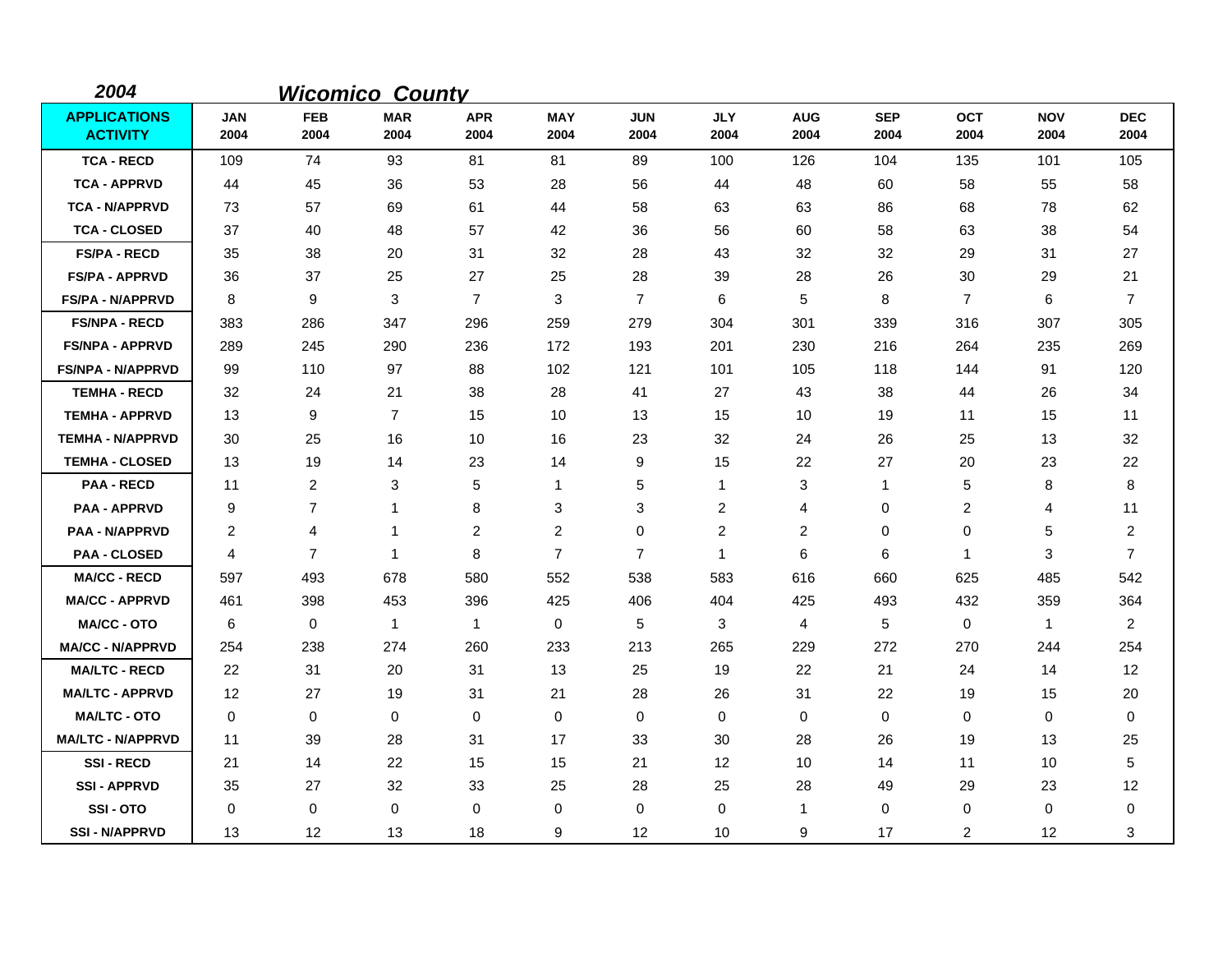| 2004                             |                    |                    | <b>Wicomico County</b> |                    |                    |                    |                    |                    |                    |                    |                    |                    |
|----------------------------------|--------------------|--------------------|------------------------|--------------------|--------------------|--------------------|--------------------|--------------------|--------------------|--------------------|--------------------|--------------------|
| <b>CASELOAD</b><br><b>COUNTS</b> | <b>JAN</b><br>2004 | <b>FEB</b><br>2004 | <b>MAR</b><br>2004     | <b>APR</b><br>2004 | <b>MAY</b><br>2004 | <b>JUN</b><br>2004 | <b>JLY</b><br>2004 | <b>AUG</b><br>2004 | <b>SEP</b><br>2004 | <b>OCT</b><br>2004 | <b>NOV</b><br>2004 | <b>DEC</b><br>2004 |
| <b>TCA - CASE/PAID</b>           | 542                | 557                | 541                    | 552                | 526                | 562                | 535                | 542                | 570                | 559                | 588                | 593                |
| <b>TCA - ADULT/RECIP</b>         | 354                | 361                | 342                    | 347                | 331                | 361                | 335                | 339                | 366                | 358                | 390                | 389                |
| <b>TCA - CHILD/RECIP</b>         | 1,026              | 1,034              | 1,005                  | 1,009              | 991                | 1,066              | 1,001              | 1,032              | 1,062              | 1,039              | 1,072              | 1,102              |
| <b>TCA - TOTAL/RECIP</b>         | 1,380              | 1,395              | 1,347                  | 1,356              | 1,322              | 1,427              | 1,336              | 1,371              | 1,428              | 1,397              | 1,462              | 1,491              |
| <b>TCA - NET/EXPEND</b>          | \$190,872          | \$197,594          | \$237,853              | \$192,006          | \$188.984          | \$187,326          | \$197,110          | \$195,780          | \$200,986          | \$199.053          | \$206,669          | \$222,053          |
| <b>FS/PA - H/HOLD CERT</b>       | 822                | 824                | 825                    | 830                | 849                | 859                | 877                | 868                | 854                | 867                | 876                | 871                |
| <b>FS/PA - H/HOLD PART</b>       | 821                | 820                | 820                    | 825                | 845                | 857                | 871                | 864                | 851                | 865                | 874                | 870                |
| <b>FS/PA - INDVD PART</b>        | 1,541              | 1,532              | 1,524                  | 1,533              | 1,593              | 1,605              | 1,645              | 1,626              | 1,593              | 1,606              | 1,650              | 1,642              |
| <b>FS/NPA - H/HOLD CERT</b>      | 2,001              | 2,068              | 2,145                  | 2,160              | 2,158              | 2,179              | 2,176              | 2,233              | 2,230              | 2,268              | 2,307              | 2,358              |
| <b>FS/NPA - H/HOLD PART</b>      | 1,992              | 2,052              | 2,131                  | 2,148              | 2,151              | 2,170              | 2,169              | 2,228              | 2,220              | 2,261              | 2,298              | 2,347              |
| <b>FS/NPA - INDVD PART</b>       | 5,405              | 5,510              | 5,657                  | 5,690              | 5,728              | 5,794              | 5,826              | 5,983              | 5,940              | 6,072              | 6,141              | 6,241              |
| <b>FS/TOTAL - ISSUED</b>         | \$548,703          | \$567,838          | \$578,812              | \$581,180          | \$592,141          | \$600,490          | \$598,054          | \$610,443          | \$595,656          | \$657,071          | \$667,738          | \$669,525          |
| <b>GPA/PW - CASE/PAID</b>        | $\Omega$           | 0                  | 0                      | 0                  | 0                  | $\Omega$           | 0                  | 0                  | $\Omega$           | 0                  | $\mathbf 0$        | 0                  |
| <b>TEMHA - CASE/PAID</b>         | 125                | 112                | 107                    | 115                | 120                | 124                | 139                | 120                | 127                | 111                | 119                | 113                |
| <b>TEMHA - RECIP</b>             | 125                | 110                | 107                    | 114                | 119                | 124                | 139                | 120                | 124                | 109                | 118                | 113                |
| <b>TEMHA - NET/EXPEND</b>        | \$9,120            | \$5,298            | (\$9,784)              | \$24,147           | \$2,399            | \$19,201           | \$18,361           | \$18,809           | \$5,124            | (\$9,969)          | \$13,905           | \$7,208            |
| <b>PAA - CASE/PAID</b>           | 97                 | 100                | 98                     | 102                | 94                 | 89                 | 95                 | 92                 | 88                 | 93                 | 91                 | 99                 |
| <b>PAA - RECIP</b>               | 97                 | 100                | 98                     | 102                | 94                 | 89                 | 95                 | 92                 | 88                 | 93                 | 91                 | 99                 |
| <b>PAA - NET/EXPEND</b>          | \$28,301           | \$28,051           | \$27,796               | \$28,740           | \$26,818           | \$25,380           | \$26,453           | \$21,434           | \$25,092           | \$23,772           | \$24,865           | \$26,132           |
| <b>MA\CC - CUC</b>               | 6,461              | 6,734              | 6,626                  | 6,948              | 6,818              | 7,052              | 6,810              | 6,909              | 7,222              | 6,963              | 7,179              | 6,984              |
| <b>MA\CC - SPEND DOWN</b>        | 35                 | 47                 | 40                     | 60                 | 37                 | 52                 | 41                 | 42                 | 50                 | 38                 | 46                 | 37                 |
| <b>MA\LTC - CUC</b>              | 493                | 501                | 490                    | 500                | 504                | 518                | 496                | 496                | 504                | 500                | 503                | 503                |
| <b>MAILTC - SPEND DOWN</b>       | $\Omega$           | $\Omega$           | 0                      | $\Omega$           | $\Omega$           | $\Omega$           | $\Omega$           | 0                  | $\Omega$           | $\Omega$           | 0                  | $\mathbf 0$        |
| SSI-CUC                          | 1,822              | 1,829              | 1,840                  | 1,859              | 1,861              | 1,877              | 1,870              | 1,875              | 1,923              | 1,922              | 1,934              | 1,934              |
| <b>TCA - RECONS</b>              | 27                 | 54                 | 40                     | 35                 | 27                 | 27                 | 41                 | 21                 | 27                 | 26                 | 13                 | 34                 |
| <b>PAA - RECONS</b>              | $\overline{1}$     | 2                  | $\overline{1}$         | 3                  | 2                  | 4                  | 2                  | 3                  | $\mathbf{1}$       | $\mathbf{1}$       | $\mathbf 0$        | $\overline{2}$     |
| <b>PA/FS - RECONS</b>            | 117                | 118                | 119                    | 120                | 100                | 118                | 113                | 94                 | 120                | 94                 | 100                | 117                |
| <b>NPA/FS - RECONS</b>           | 208                | 200                | 199                    | 204                | 205                | 201                | 215                | 184                | 191                | 169                | 223                | 196                |
| <b>MA/CC - RECONS</b>            | 638                | 459                | 689                    | 511                | 533                | 522                | 617                | 530                | 489                | 576                | 533                | 563                |
| <b>MA/LTC - RECONS</b>           | 21                 | 11                 | 22                     | 14                 | 14                 | 14                 | $12 \overline{ }$  | 9                  | 8                  | $\overline{7}$     | 11                 | 16                 |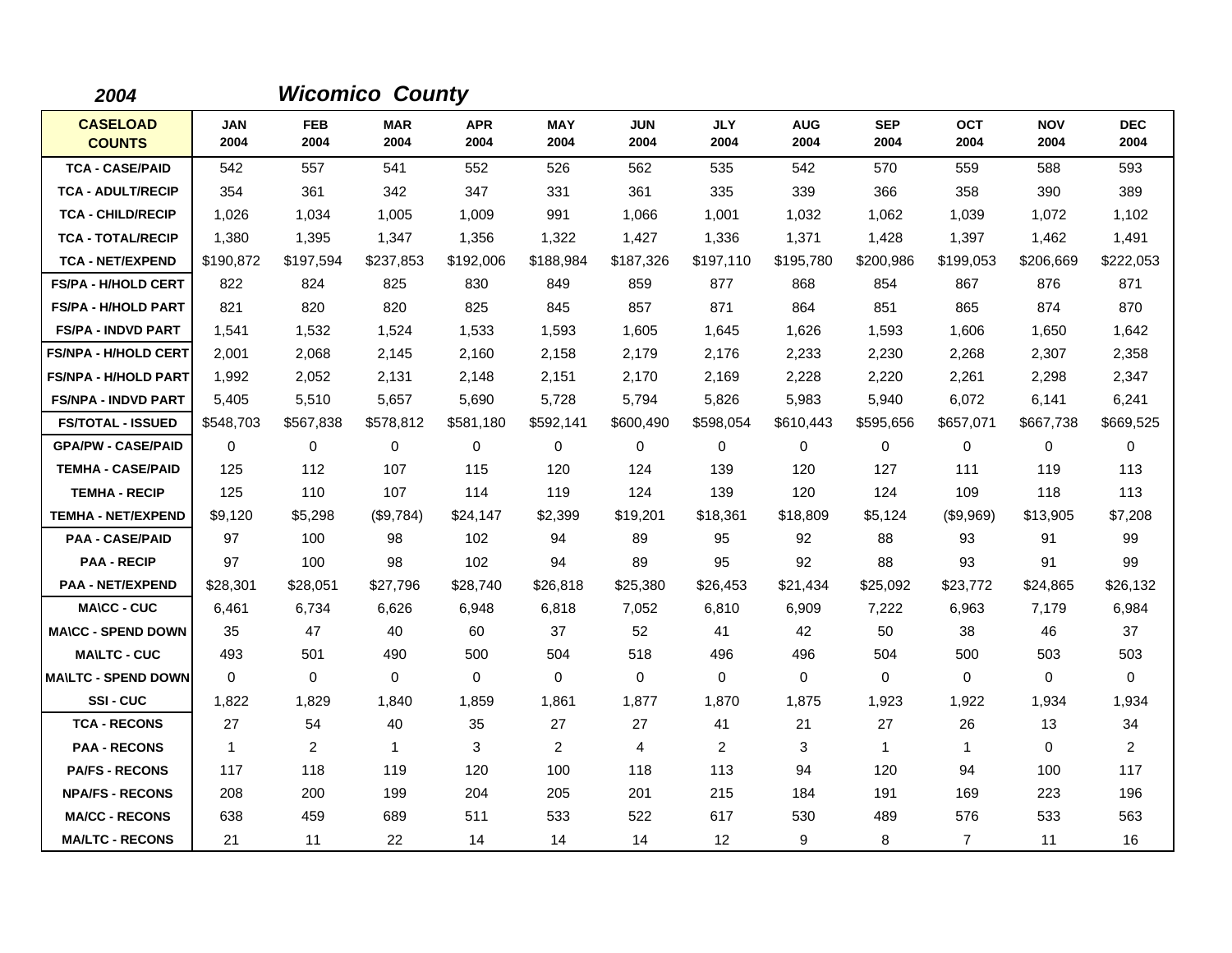| 2005                                   |                    |                    | <b>Wicomico County</b> |                    |                    |                    |                    |                            |                    |                    |                    |                    |
|----------------------------------------|--------------------|--------------------|------------------------|--------------------|--------------------|--------------------|--------------------|----------------------------|--------------------|--------------------|--------------------|--------------------|
| <b>APPLICATIONS</b><br><b>ACTIVITY</b> | <b>JAN</b><br>2005 | <b>FEB</b><br>2005 | <b>MAR</b><br>2005     | <b>APR</b><br>2005 | <b>MAY</b><br>2005 | <b>JUN</b><br>2005 | <b>JLY</b><br>2005 | <b>AUG</b><br>2005         | <b>SEP</b><br>2005 | <b>OCT</b><br>2005 | <b>NOV</b><br>2005 | <b>DEC</b><br>2005 |
| <b>TCA - RECD</b>                      | 73                 | 85                 | 115                    | 83                 | 98                 | 118                |                    |                            |                    |                    |                    |                    |
| <b>TCA - APPRVD</b>                    | 38                 | 38                 | 38                     | 63                 | 31                 | 55                 |                    |                            |                    |                    |                    |                    |
| <b>TCA - N/APPRVD</b>                  | 81                 | 55                 | 73                     | 61                 | 58                 | 93                 |                    | NEW FORMAT AS OF JULY 2005 |                    |                    |                    |                    |
| <b>TCA - CLOSED</b>                    | 43                 | 81                 | 60                     | 59                 | 45                 | 72                 |                    |                            |                    |                    |                    |                    |
| <b>FS/PA - RECD</b>                    | 30                 | 23                 | 33                     | 28                 | 23                 | 38                 |                    |                            |                    |                    |                    |                    |
| <b>FS/PA - APPRVD</b>                  | 30                 | 18                 | 28                     | 24                 | 21                 | 26                 |                    |                            |                    |                    |                    |                    |
| <b>FS/PA - N/APPRVD</b>                | $\overline{7}$     | $\overline{4}$     | 8                      | $\overline{c}$     | 6                  | $\overline{7}$     |                    |                            |                    |                    |                    |                    |
| <b>FS/NPA - RECD</b>                   | 317                | 265                | 313                    | 303                | 324                | 321                |                    | NEW FORMAT AS OF JULY 2005 |                    |                    |                    |                    |
| <b>FS/NPA - APPRVD</b>                 | 273                | 214                | 256                    | 268                | 234                | 279                |                    |                            |                    |                    |                    |                    |
| <b>FS/NPA - N/APPRVD</b>               | 102                | 88                 | 92                     | 86                 | 72                 | 115                |                    |                            |                    |                    |                    |                    |
| <b>TEMHA - RECD</b>                    | 36                 | 22                 | 34                     | 35                 | 38                 | 44                 |                    |                            |                    |                    |                    |                    |
| <b>TEMHA - APPRVD</b>                  | 18                 | 14                 | 21                     | 19                 | 18                 | 18                 |                    |                            |                    |                    |                    |                    |
| <b>TEMHA - N/APPRVD</b>                | 23                 | 28                 | 22                     | 18                 | 21                 | 32                 |                    |                            |                    |                    |                    |                    |
| <b>TEMHA - CLOSED</b>                  | 11                 | 14                 | 22                     | 19                 | 14                 | 18                 |                    |                            |                    |                    |                    |                    |
| <b>PAA - RECD</b>                      | 4                  | 5                  | 3                      | 4                  | 3                  | 6                  |                    |                            |                    |                    |                    |                    |
| <b>PAA - APPRVD</b>                    | 6                  | 9                  | 5                      | 3                  | 4                  | 3                  |                    |                            |                    |                    |                    |                    |
| <b>PAA - N/APPRVD</b>                  | 2                  | 6                  | 3                      | $\overline{c}$     | 3                  | 3                  |                    |                            |                    |                    |                    |                    |
| <b>PAA - CLOSED</b>                    | 9                  | $\overline{2}$     | $\overline{4}$         | 3                  | $\overline{2}$     | $\mathbf{1}$       |                    |                            |                    |                    |                    |                    |
| <b>MA/CC - RECD</b>                    | 579                | 567                | 650                    | 589                | 577                | 703                |                    |                            |                    |                    |                    |                    |
| <b>MA/CC - APPRVD</b>                  | 432                | 412                | 516                    | 416                | 388                | 516                |                    |                            |                    |                    |                    |                    |
| <b>MA/CC - OTO</b>                     | 0                  | $\mathbf{1}$       | $\mathbf{1}$           | $\overline{2}$     | $\overline{2}$     | $\mathbf 0$        |                    |                            |                    |                    |                    |                    |
| <b>MA/CC - N/APPRVD</b>                | 271                | 224                | 311                    | 247                | 261                | 335                |                    |                            |                    |                    |                    |                    |
| <b>MA/LTC - RECD</b>                   | 28                 | 22                 | 25                     | 16                 | 18                 | 17                 |                    |                            |                    |                    |                    |                    |
| <b>MA/LTC - APPRVD</b>                 | 12                 | 26                 | 29                     | 21                 | 29                 | 28                 |                    |                            |                    |                    |                    |                    |
| <b>MA/LTC - OTO</b>                    | 0                  | $\mathbf 0$        | $\mathbf 0$            | $\mathbf 0$        | 0                  | $\mathbf 0$        |                    |                            |                    |                    |                    |                    |
| <b>MA/LTC - N/APPRVD</b>               | 11                 | 30                 | 17                     | 14                 | 26                 | 16                 |                    |                            |                    |                    |                    |                    |
| <b>SSI-RECD</b>                        | 14                 | 21                 | 38                     | 19                 | 15                 | 17                 |                    |                            |                    |                    |                    |                    |
| <b>SSI - APPRVD</b>                    | 24                 | 34                 | 76                     | 24                 | 22                 | 26                 |                    |                            |                    |                    |                    |                    |
| SSI-OTO                                | 0                  | 0                  | 0                      | 0                  | $\pmb{0}$          | 0                  |                    |                            |                    |                    |                    |                    |
| <b>SSI - N/APPRVD</b>                  | 11                 | 6                  | 31                     | 6                  | 6                  | $\overline{7}$     |                    |                            |                    |                    |                    |                    |